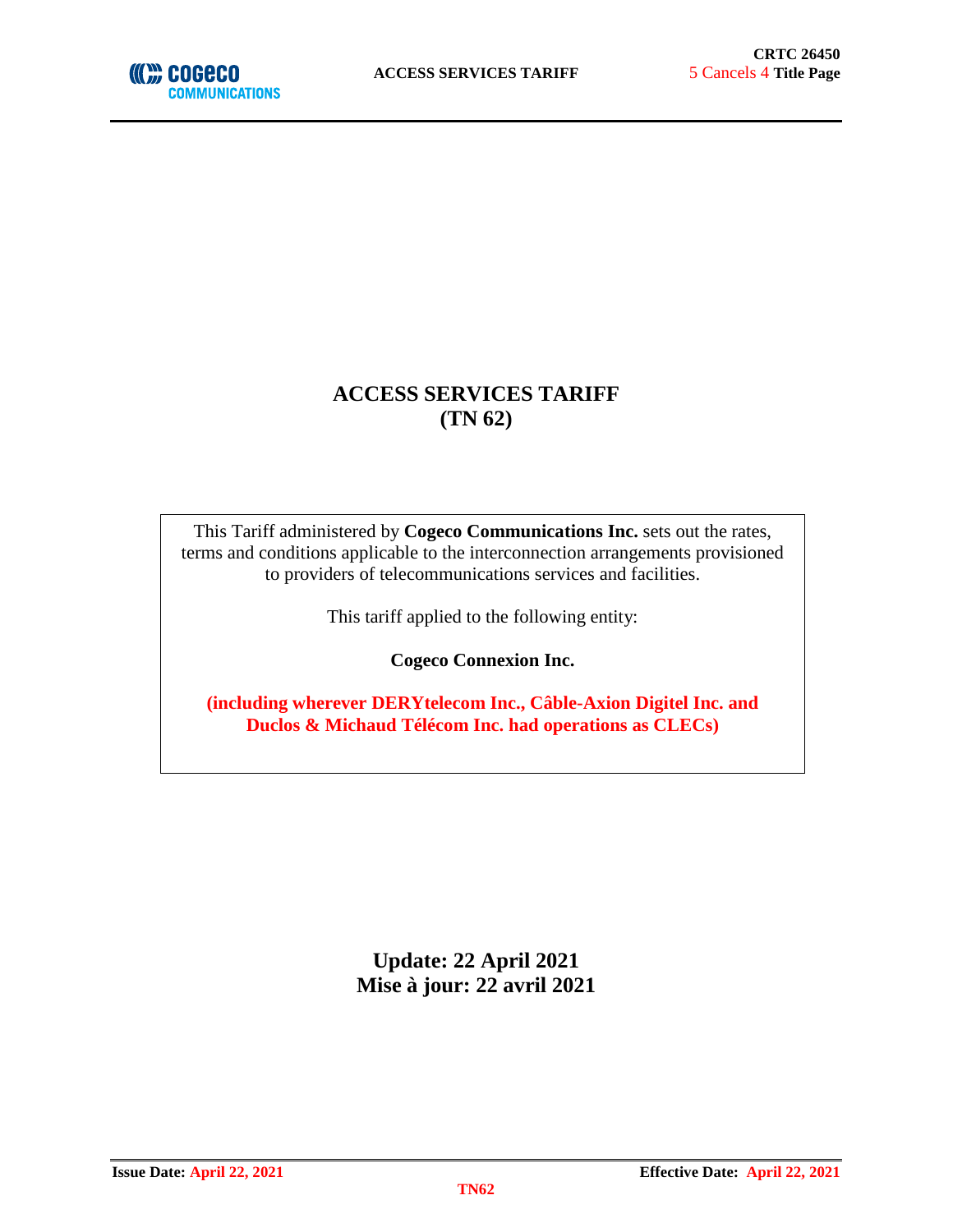## **(((M) COGECO COMMUNICATIONS**

## **Check Page**

 $1<sup>st</sup>$  Revised Page 12 6 Cancels 5 Page 41  $1<sup>st</sup>$  Revised Page 21 6 Cancels 5 Page 50 2 Cancels 1 Page 22 6 Cancels 5 Page 51  $1<sup>st</sup>$  Revised Page 23 1<sup>st</sup> Revised Page 52 7 Cancels 6 Page 24 7 Cancel 6 Page 53 2 Cancels 1 Page 24.1 6 Cancels 5 Page 54 6 Cancels 5 Page 25 5 Cancels 4 Page 55  $1<sup>st</sup>$  Revised Page 26 6 Cancels 5 Page 56 1<sup>st</sup> Revised Page 27 6 Cancels 5 Page 57 5 Cancels 4 Page 28 3 Cancels 2 Page 58 5 Cancels 4 Page 29 2 Cancels 1 Page 59

4 Cancels 3 Title Page 1st Revised Page 30 1st Revised Page 60 Updated Page 2  $1^{st}$  Revised Page 31  $1^{st}$  Revised Page 61 2 Cancels 1 Page 3 1st Revised Page 32 1st Revised Page 62 2 Cancels 1 Page 4 1st Revised Page 33 1st Revised Page 63 5 Cancels 4 Page 5 6 Cancels 5 Page 34 1st Revised Page 64 Original Page 6 4 Cancels 3 Page 35 1st Revised Page 65 Original Page 7 1st Revised Page 36 1st Revised Page 66 Original Page 8 6 Cancels 5 Page 37 1st Revised Page 67 Original Page 9 1st Revised Page 38 1st Revised Page 68 Original Page 10 7 Cancels 6 Page 39 1st Revised Page 69 Original Page 11 6 Cancels 5 Page 40 Original Page 13 6 Cancels 5 Page 42 Original Page  $14$  1<sup>st</sup> Revised Page 43 Original Page 15 6 Cancels 5 Page 44 Original Page 16 2 Cancels 1 Page 45 Original Page 17  $1<sup>st</sup>$  Revised Page 46 Original Page 18  $1<sup>st</sup>$  Revised Page 47 Original Page 19  $1<sup>st</sup>$  Revised Page 48 Original Page 20 (6 Cancels 5 Page 49)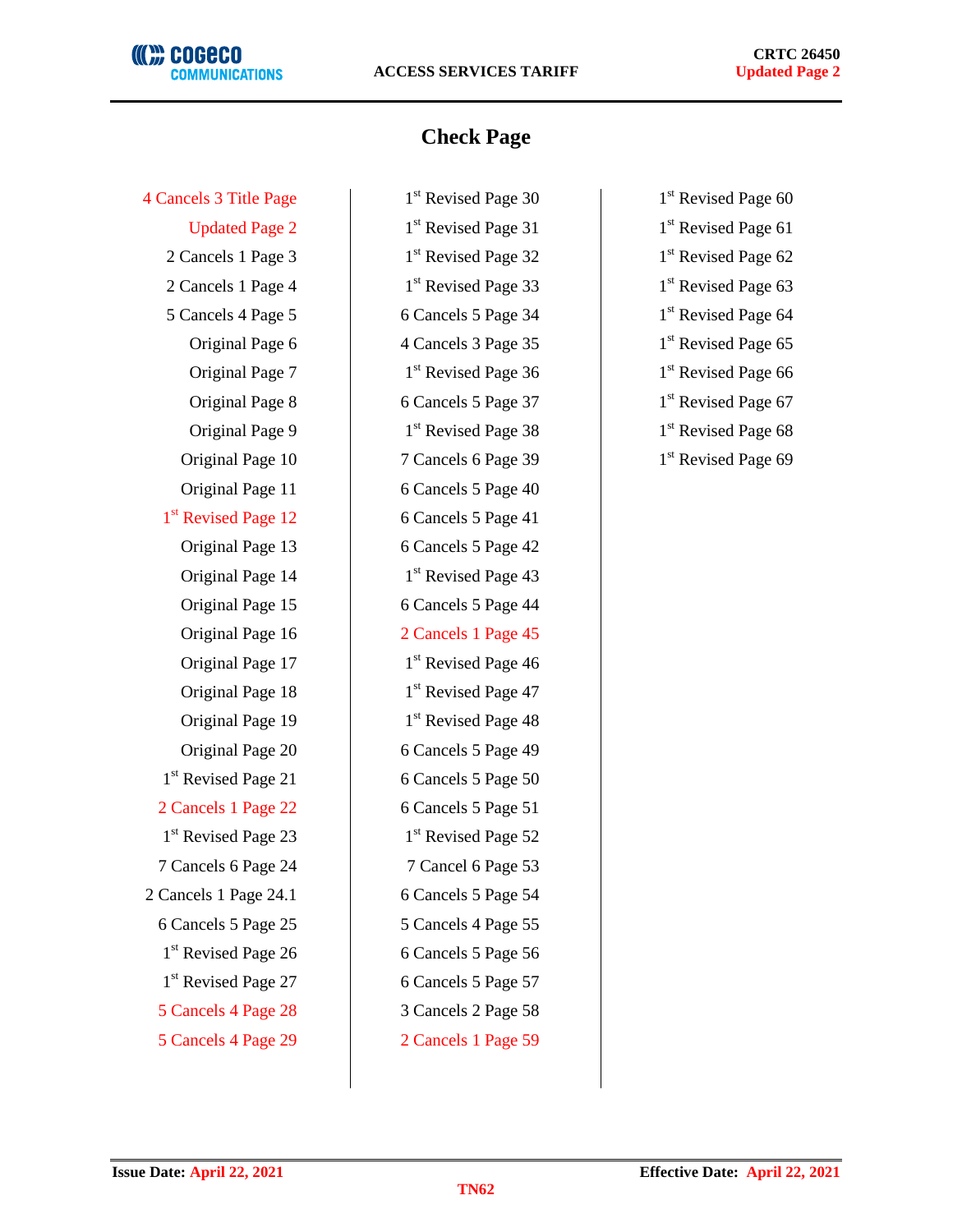## **TABLE OF CONTENTS**

|                                             |                                                                                                                                                                                                                                                                                                                                                                                                                                                                                                                                                                                                                                                                                                                                                                             | Page                                                                                                           |
|---------------------------------------------|-----------------------------------------------------------------------------------------------------------------------------------------------------------------------------------------------------------------------------------------------------------------------------------------------------------------------------------------------------------------------------------------------------------------------------------------------------------------------------------------------------------------------------------------------------------------------------------------------------------------------------------------------------------------------------------------------------------------------------------------------------------------------------|----------------------------------------------------------------------------------------------------------------|
| <b>Title Page</b>                           |                                                                                                                                                                                                                                                                                                                                                                                                                                                                                                                                                                                                                                                                                                                                                                             | <b>Title Page</b>                                                                                              |
| <b>Explanation of Symbols</b>               |                                                                                                                                                                                                                                                                                                                                                                                                                                                                                                                                                                                                                                                                                                                                                                             | 1                                                                                                              |
| <b>Check Page</b>                           |                                                                                                                                                                                                                                                                                                                                                                                                                                                                                                                                                                                                                                                                                                                                                                             | 2                                                                                                              |
| <b>Table of Contents</b>                    |                                                                                                                                                                                                                                                                                                                                                                                                                                                                                                                                                                                                                                                                                                                                                                             | 3                                                                                                              |
| PART A                                      | <b>Definitions and General Terms</b>                                                                                                                                                                                                                                                                                                                                                                                                                                                                                                                                                                                                                                                                                                                                        |                                                                                                                |
| <b>ITEM 100</b>                             | General                                                                                                                                                                                                                                                                                                                                                                                                                                                                                                                                                                                                                                                                                                                                                                     | 5                                                                                                              |
| <b>ITEM 101</b>                             | <b>Definitions</b>                                                                                                                                                                                                                                                                                                                                                                                                                                                                                                                                                                                                                                                                                                                                                          | 6                                                                                                              |
| 1. General<br>2.<br>3.<br>6.<br>11. Payment | <b>ITEM 102</b> General Rights and Obligations<br><b>Effective Date of Changes</b><br>Obligation to Provide Service<br>4. Cogeco's Facilities<br>5. Cogeco's Right to Enter Premises<br>Deposits and Alternatives<br>7. Restrictions on Use of Services<br>8. Non-Disclosure of Confidential Information<br>9. Refunds in Cases of Service Problems<br>10. Limitation of Cogeco's Liability<br>12. Liability for Unbilled and Underbilled Charges<br>13. Liability for Charges That Should Not Have Been Billed and Those That Were Overbilled<br>14. Minimum Contract Period<br>15. Telecommunications Provider – Initiated Cancellation or Termination of Service<br>16. Cogeco - Initiated Suspension or Termination of Service<br>17. Assignment<br>18. Right of Access | 10<br>10<br>10<br>11<br>12<br>12<br>12<br>13<br>14<br>14<br>14<br>15<br>16<br>16<br>17<br>17<br>17<br>19<br>20 |
|                                             | <b>ITEM 103</b> Payment of Charges                                                                                                                                                                                                                                                                                                                                                                                                                                                                                                                                                                                                                                                                                                                                          | 21                                                                                                             |
| <b>PART B</b>                               | <b>Interconnection with Local Exchange Carriers (LECs)</b>                                                                                                                                                                                                                                                                                                                                                                                                                                                                                                                                                                                                                                                                                                                  |                                                                                                                |
| <b>ITEM 200</b>                             | General                                                                                                                                                                                                                                                                                                                                                                                                                                                                                                                                                                                                                                                                                                                                                                     | 22                                                                                                             |
| <b>ITEM 201</b>                             | <b>Basic Listing Interchange File</b>                                                                                                                                                                                                                                                                                                                                                                                                                                                                                                                                                                                                                                                                                                                                       | 26                                                                                                             |
| <b>PART C</b>                               | <b>Interconnection with Interexchange Service Providers (IXSPs)</b>                                                                                                                                                                                                                                                                                                                                                                                                                                                                                                                                                                                                                                                                                                         |                                                                                                                |
| <b>ITEM 300</b>                             | General                                                                                                                                                                                                                                                                                                                                                                                                                                                                                                                                                                                                                                                                                                                                                                     | 29                                                                                                             |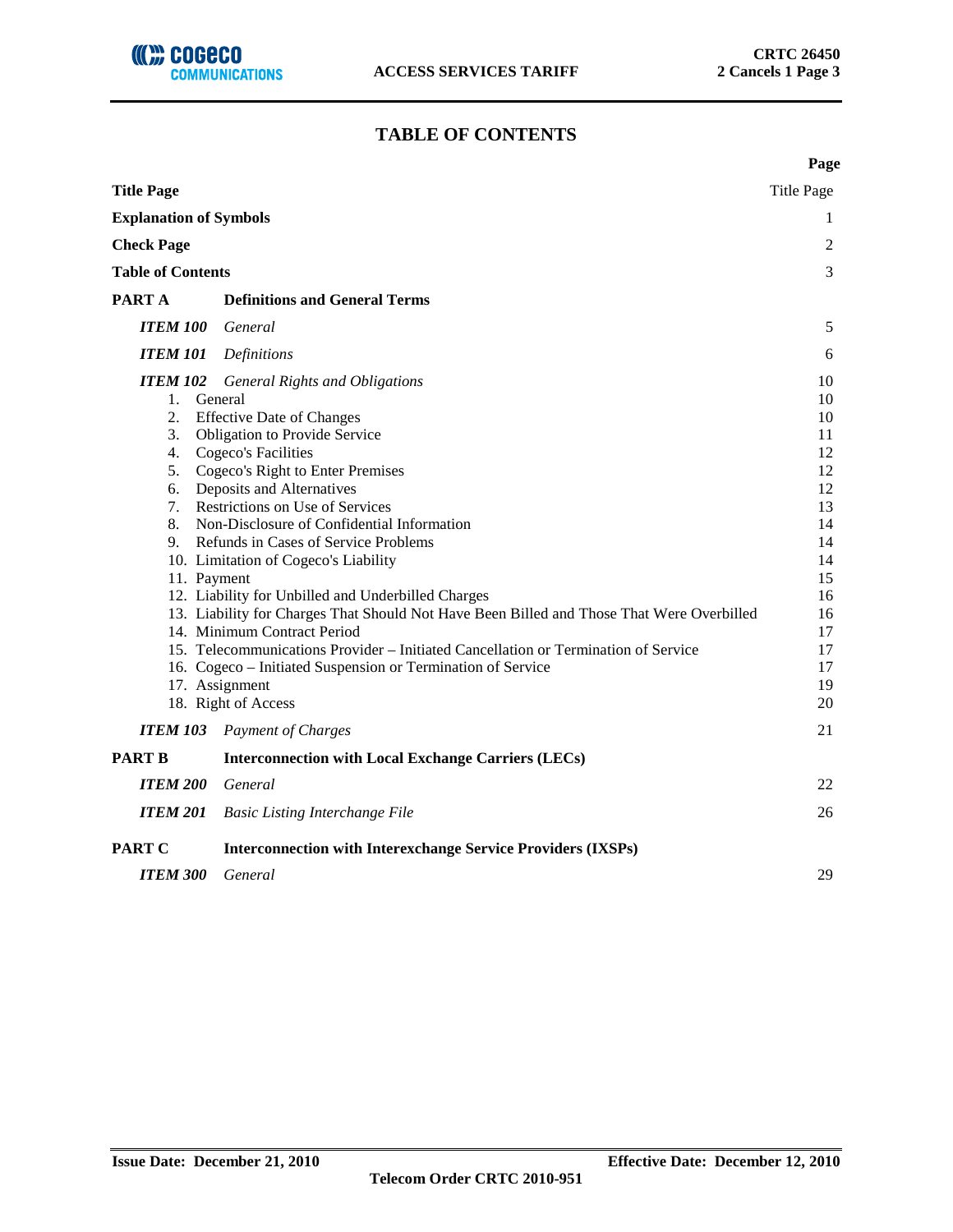

#### **TABLE OF CONTENTS - continued**

|                 |                                                               | Page |
|-----------------|---------------------------------------------------------------|------|
| PART D          | <b>Interconnection with Wireless Service Providers (WSPs)</b> |      |
| <b>ITEM 400</b> | General                                                       | 45   |
| PART E          | <b>Other Interconnection Services</b>                         |      |
| <b>ITEM 500</b> | General                                                       | 45   |
| <b>ITEM 501</b> | 9-1-1 Emergency Response Service (ERS)                        | 62   |
|                 | <b>ITEM 502</b> Local Service Request (LSR) Rejection Charge  | 70   |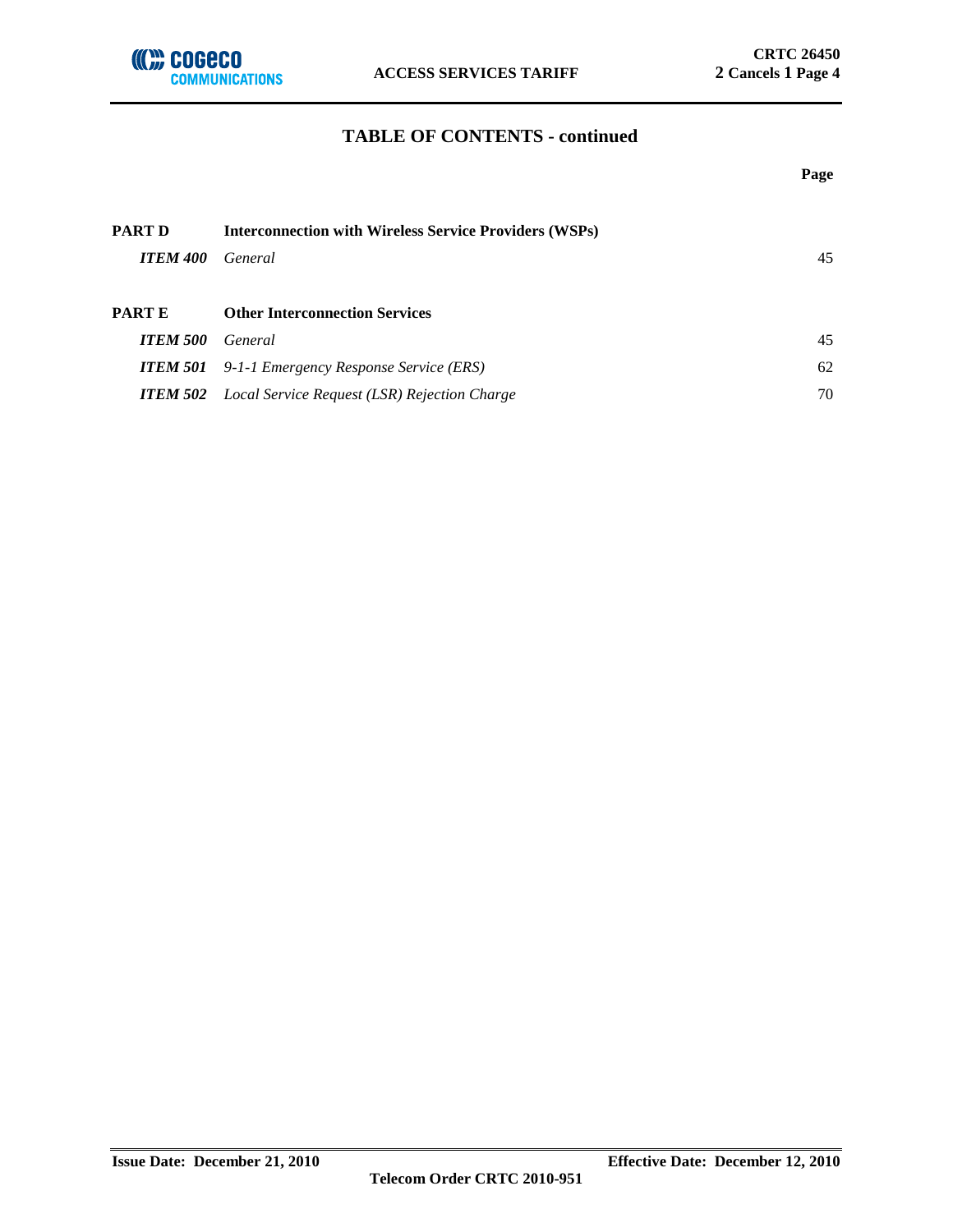## **ITEM 100. General**

This Tariff sets out the rates, terms and conditions that apply to the provision by **Cogeco Connexion Inc.** (referred to as **"Cogeco"** or **"the Corporation"**) of services, facilities and interconnection arrangements to providers of telecommunications services and facilities (hereinafter referred to as "Telecommunications Providers") who are eligible to subscribe pursuant to Telecom Decision CRTC 97-8 and any other applicable CRTC decisions or orders ("Decision 97-8"). Such services, facilities and interconnection arrangements are referred to in this Tariff as "interconnection services". For greater certainty, this Tariff does not apply to services and facilities provided by Cogeco to Cogeco's end-customers or to resellers of Cogeco's local services.

The provision of interconnection services by Cogeco to Telecommunications Providers under this Tariff does not constitute a joint undertaking between Cogeco and any Telecommunications Provider subscribing for such services.

Unless otherwise specified in the Tariff, where rates are listed by ILEC operating territory, Cogeco shall apply the rate listed for the location where interconnection takes place with a Telecommunications Provider.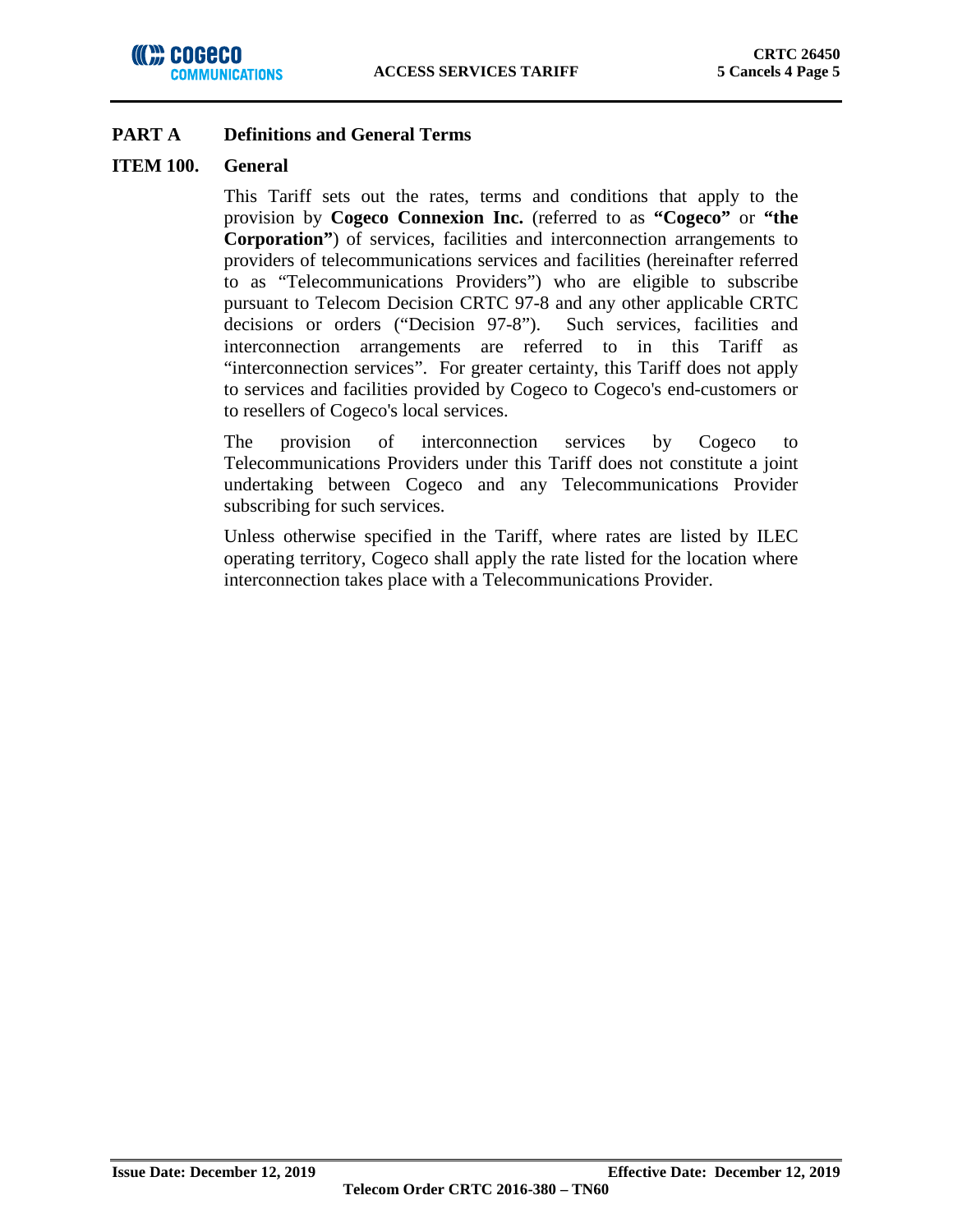## **ITEM 101. Definitions**

In this Tariff:

**"Act"** is the Telecommunications Act (S.C. 1993, c.38 as amended).

**"affiliate"** means any person that controls or is controlled by Cogeco or that is controlled by the same person that controls Cogeco and includes a related person. A person is "related" to another if (i) it either holds, either directly or indirectly, at least a 20% interest in, or any options to acquire at least a 20% interest in, any of the capital, assets, property, profits, earnings, revenues or royalties of the other, or (ii) any third party holds, directly or indirectly, at least a 20% interest in, or any options to acquire at least a 20% interest in, any of the capital, assets, property, profits, earnings, revenues or royalties of each of the persons.

**"ANI"** means automatic number identification.

**"bill and keep trunks"** are facilities connecting the networks of two LECs within the same exchange, the costs of which are shared in accordance with Decision 97-8.

**"channel"** means a path provided over a transmission facility for the transmission of telecommunications.

**"circuit"** means an analogue voice-grade or digital 64 Kbps (DS-0) channel.

**"circuit group"** means a group of equivalent circuits.

**"CLEC-IXC Agreement"** means the form of agreement approved by the CRTC governing interconnection between a CLEC and an IXC entitled "Master Agreement for CLEC-IXC Interconnection".

**"Commission or CRTC"** is the Canadian Radio-television and Telecommunications Commission.

**"Common Channel Signalling System 7 or CCS7 signalling"** is the outof-band signalling system used by telecommunications carriers to support telecommunications services.

**"Competitive Local Exchange Carrier or CLEC"** is a Canadian carrier, as defined in section 2 of the Act, recognized as a CLEC by the CRTC pursuant to Decision 97-8.

**"competitive pay telephone service provider"** means a person that provides competitive pay telephone service for use by the general public.

**"control"** includes control in fact, whether through one or more persons.

**"customer"** means a person or legal entity, including an end-customer, a reseller or a sharing group, that purchases telecommunications services from a Telecommunications Provider and is liable to the Telecommunications Provider for those services.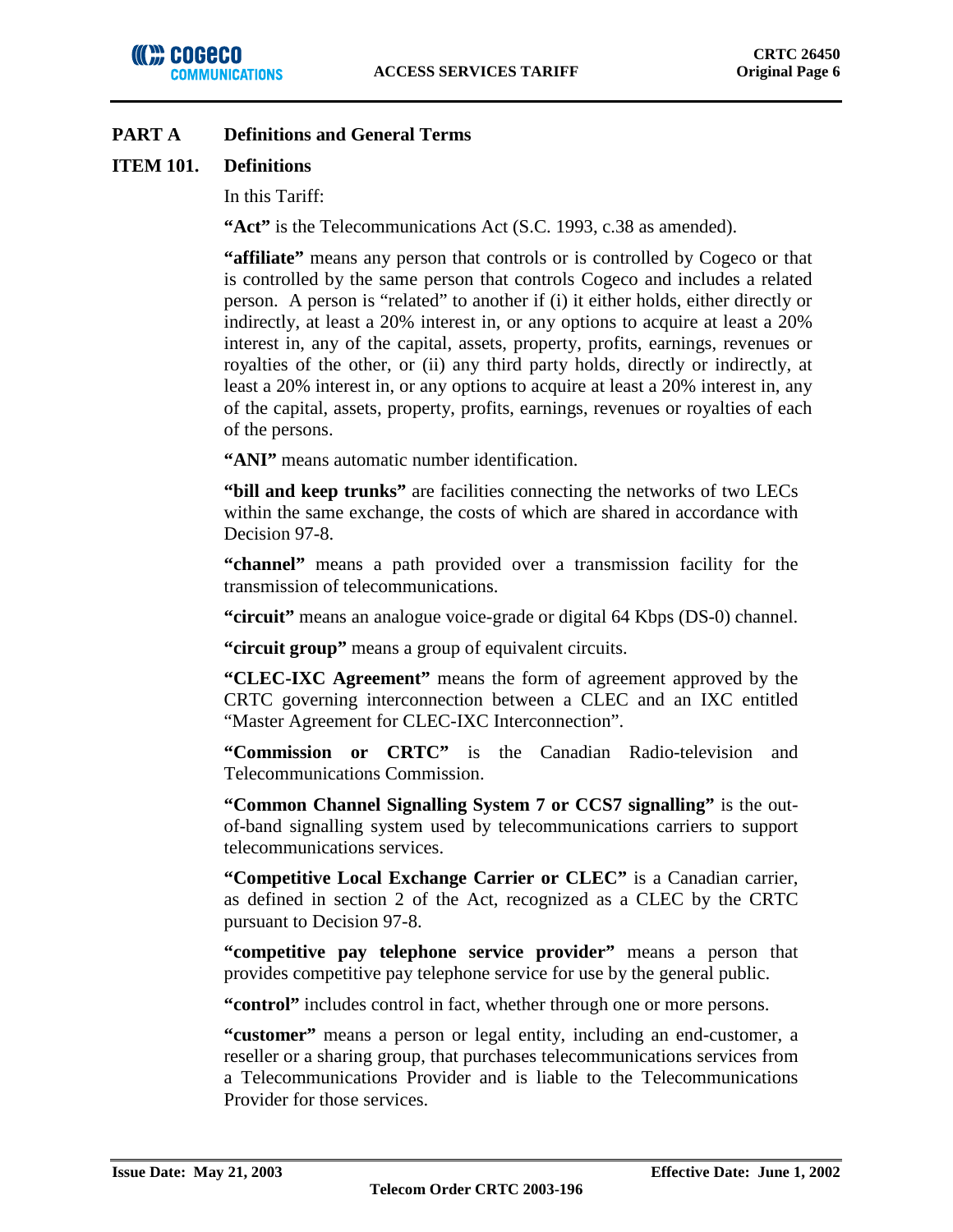## **ITEM 101. Definitions - continued**

**"data service"** means a telecommunications service other than a voice service.

**"dedicated service"** means a telecommunications service that is dedicated to the private communications needs of an end-customer, where one end of the facility used to provide the service is terminated at equipment dedicated to that end-customer.

**"digital transmission"** is a telecommunications transmission that uses noncontinuous signals to transmit information.

**"direct access line or DAL"** means a network arrangement used to transmit traffic over a dedicated facility between an IXSP's interexchange network and an end-customer's premises.

**"DS-0"** is a channel capable of digital transmission at 64Kbps.

**"DS-1"** is a channel capable of digital transmission at 1.544 Mbps.

**"EAS transport"** means the delivery by a LEC of traffic originating in one exchange and terminating in another exchange with which the first exchange has EAS or a similar arrangement pursuant to ILEC tariffs.

**"end-customer"** is the ultimate purchaser of telecommunications services provided on a retail basis by a Telecommunications Provider.

**"exchange"** refers to the incumbent LEC's basic unit for the administration and provision of its telecommunications service, which normally encompasses a city, town, village or portions thereof and adjacent areas.

**"extended area service or EAS"** means a service offered by ILECs enabling a customer within an exchange to make calls to another exchange without the application of long distance charges.

**"facility"** means a telecommunications facility, as defined in section 2 of the Act, and includes equipment.

**"ILEC operating territory"** means the geographic area within which a Telecommunications Provider provides service as an ILEC.

**"in-band signalling"** means signalling which is carried along the same channel that is carrying the information content of the transmission.

**"incumbent LEC or ILEC"** means a LEC that provided local exchange service on a monopoly basis prior to May 1, 1997.

**"interconnecting circuit"** means a circuit or path that connects a Telecommunications Provider's facility to Cogeco's facilities to provide access to Cogeco's local switched telephone network.

**"interexchange carrier or IXC"** is a Canadian carrier, as defined in section 2 of the Act, that provides interexchange service.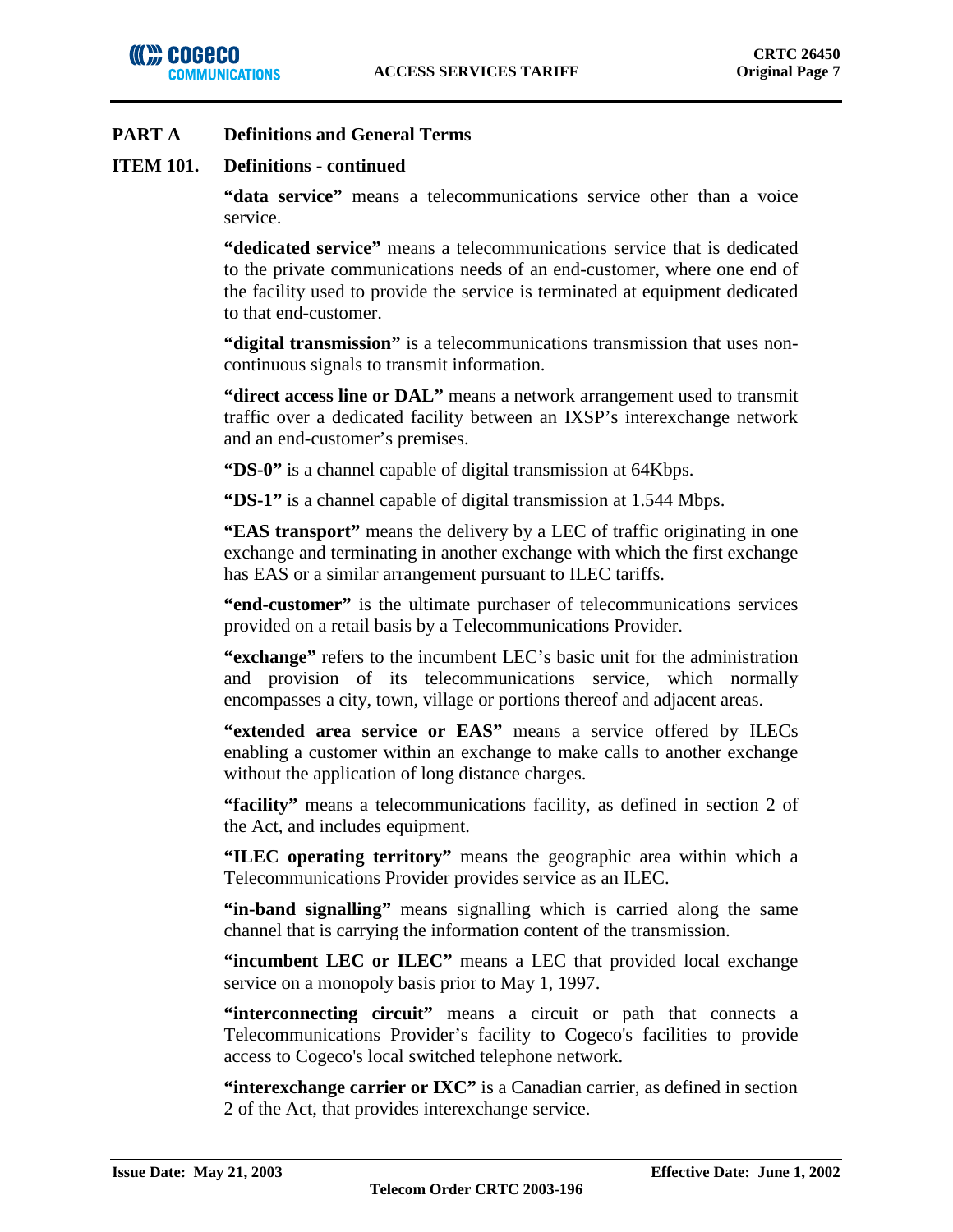

### **ITEM 101. Definitions - continued**

"interexchange reseller or IX reseller" is a reseller that provides interexchange service.

**"interexchange service or IX service"** means a service or facility configured to operate between any two exchanges for which ILECs would apply long distance charges, including an international service or facility.

**"IX service provider or IXSP"** is an IXC or IX reseller.

**"joint-use basis"** means on a basis where a circuit is not dedicated to the use of a single end-customer.

**"LEC"** is a local exchange carrier.

**"local calling area"** means an area defined by a LEC wherein calls can be made by the LEC's end-customers without the application of long distance charges.

**"local number portability or LNP"** enables an end-customer to retain the same telephone number when changing from one LEC to another LEC as service provider within the same exchange.

**"local routing number or LRN"** is a ten-digit routing number which identifies the terminating switch for a ported number.

**"MALI"** means the form of agreement approved by the CRTC governing interconnection between two LECs entitled "Master Agreement for Interconnection Between Local Exchange Carriers (LECs)".

**"multi-frequency signalling or MF signalling"** is an in-band signalling system used by telecommunications carriers to route telecommunications traffic.

**"NXX"** is the second set of three digits of a ten-digit telephone number (i.e., NPA-NXX-XXXX) which identifies a specific exchange within a numbering plan area (NPA).

**"out-of-band signalling"** means signalling that is separated from the channel carrying the information content.

**"person"** includes any individual, partnership, body corporate, unincorporated organization, government, government agency, trustee, executor, administrator or other legal representative.

"**point of interconnection or POI"** is a switch or other point of interconnection designated by Cogeco as its gateway for purposes of interconnecting to Telecommunications Providers in an exchange.

**"ported numbers"** are those telephone numbers formerly associated with a particular LEC and now associated with a different LEC.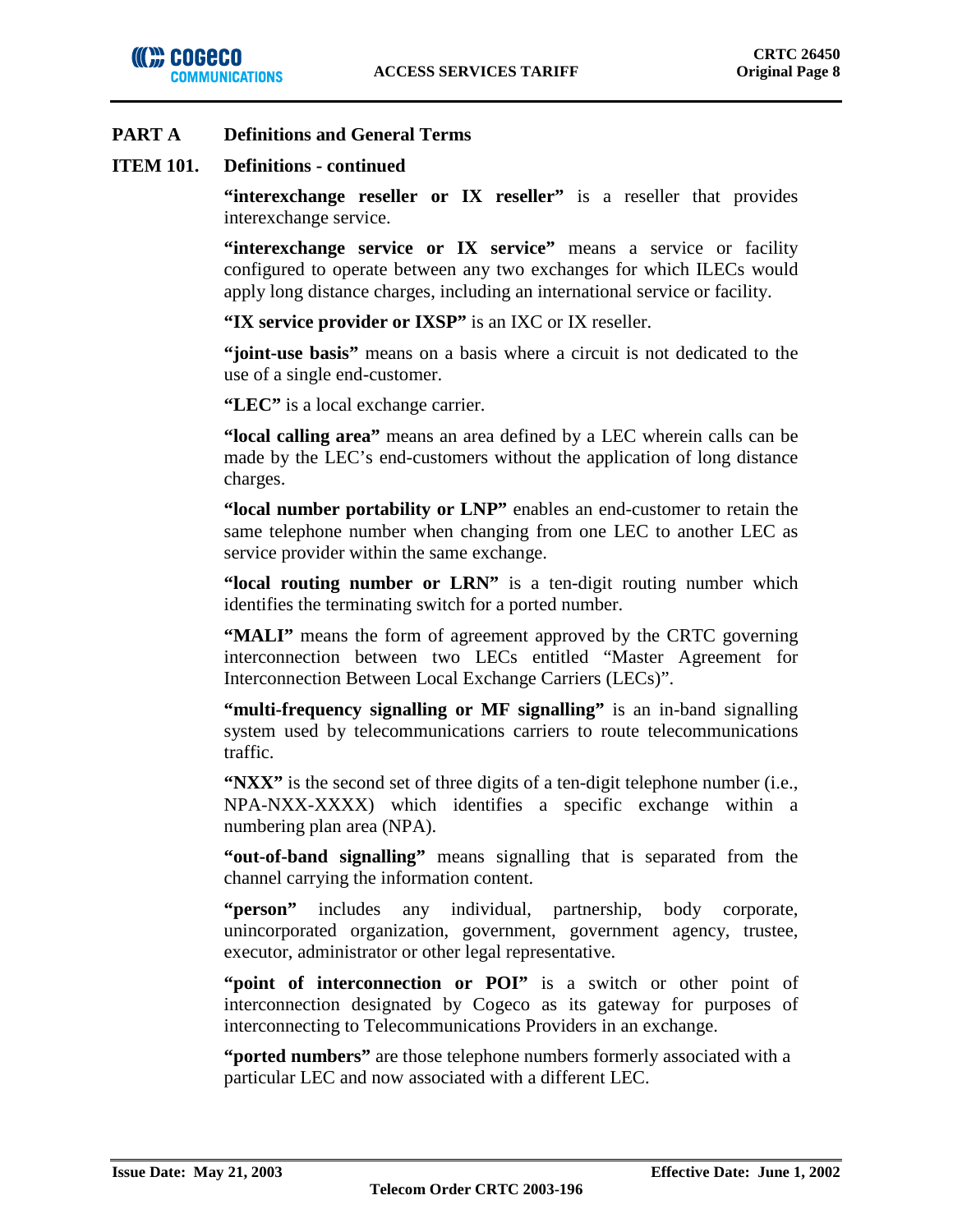### **ITEM 101. Definitions - continued**

**"premises"** is the continuous property and the building or buildings located thereon, or the part or parts of a building, occupied at the same time by an end-customer or Telecommunications Provider.

**"PSTN"** means the public switched telephone network.

**"resale"** means the subsequent sale or lease on a commercial basis, with or without adding value, of a telecommunications service purchased from Cogeco or a Telecommunications Provider.

**"reseller"** means a person engaged in resale of local exchange service ("local reseller") or interexchange service ("interexchange reseller").

**"sharing"** means the use by two or more persons, in an arrangement not involving resale, of a telecommunications service provided by a Telecommunications Provider.

**"sharing group"** means a group of persons engaged in sharing.

**"signalling transfer point or STP"** means a packet switching point in the CCS7 network which routes CCS7 signalling messages to the intended network element.

**"Telecommunications Provider"** means a provider of telecommunications services that is eligible in accordance with Decision 97-8 to subscribe to interconnection services offered by Cogeco and includes a LEC, an IXSP and a WSP operating in the same exchange as Cogeco.

**"transiting"** occurs when a LEC receives traffic from one Telecommunications Provider and switches it to another.

**"trunk"** is a DS-0 time slot or channel within which a digital connection is made between the trunk-side of Cogeco's local switch and another switch.

**"wireless service provider or WSP"** means a provider of public switched mobile voice services where such provider is not a CLEC.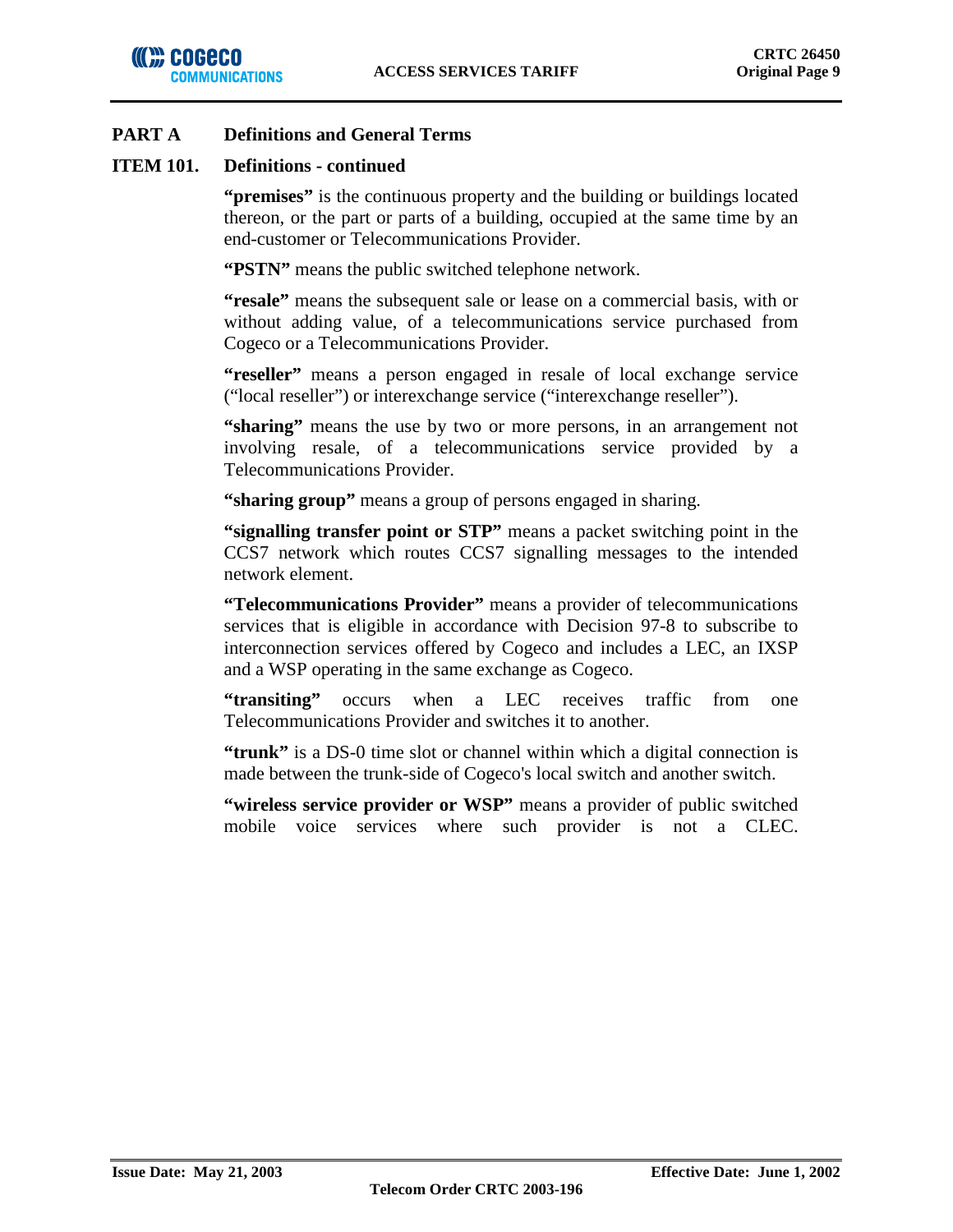### **ITEM 102. General Rights and Obligations**

This Item sets out the basic rights and obligations (hereinafter referred to as the "Terms") of both Cogeco and Telecommunications Providers in connection with the interconnection services provided under this Tariff.

### **1. General**

- 1. The offer of interconnection services by Cogeco to Telecommunications Providers under this Tariff is subject to the following:
	- 1. the general rights and obligations contained in these Terms;
	- 2. the rates, terms and conditions contained elsewhere in this Tariff, to the extent that they are not inconsistent with these Terms, unless any such rates, terms or conditions expressly override these Terms and have been approved by the CRTC;
	- 3. the rights, obligations, rates, terms and conditions contained in written agreements for the provision of interconnection services under this Tariff, to the extent that they are not inconsistent with these Terms or this Tariff, unless any such rights, obligations, rates, terms or conditions expressly override these Terms or this Tariff and have been approved by the CRTC.

All of the above bind Cogeco and Telecommunications Providers.

### **2. Effective Date of Changes**

- 1. Subject to Item 102.2.2, changes to these Terms or this Tariff, as approved by the CRTC, take effect on their effective date even though Telecommunications Providers have not been notified of them or have paid or been billed at the previously-approved rate.
- 2. Where interconnection services that were to be provided by a certain agreed-upon date were not provided, through no fault of the Telecommunications Provider and, in the meantime, a rate increase has gone into effect, the previously-approved non-recurring charges shall apply.

## **3. Obligation to Provide Service**

1. Except as otherwise expressly specified elsewhere in this Tariff, and subject to Item 102.3.2 to 102.3.4 below, all of the interconnection services available to Telecommunications Providers under this Tariff are provided by Cogeco pursuant to an obligation to serve.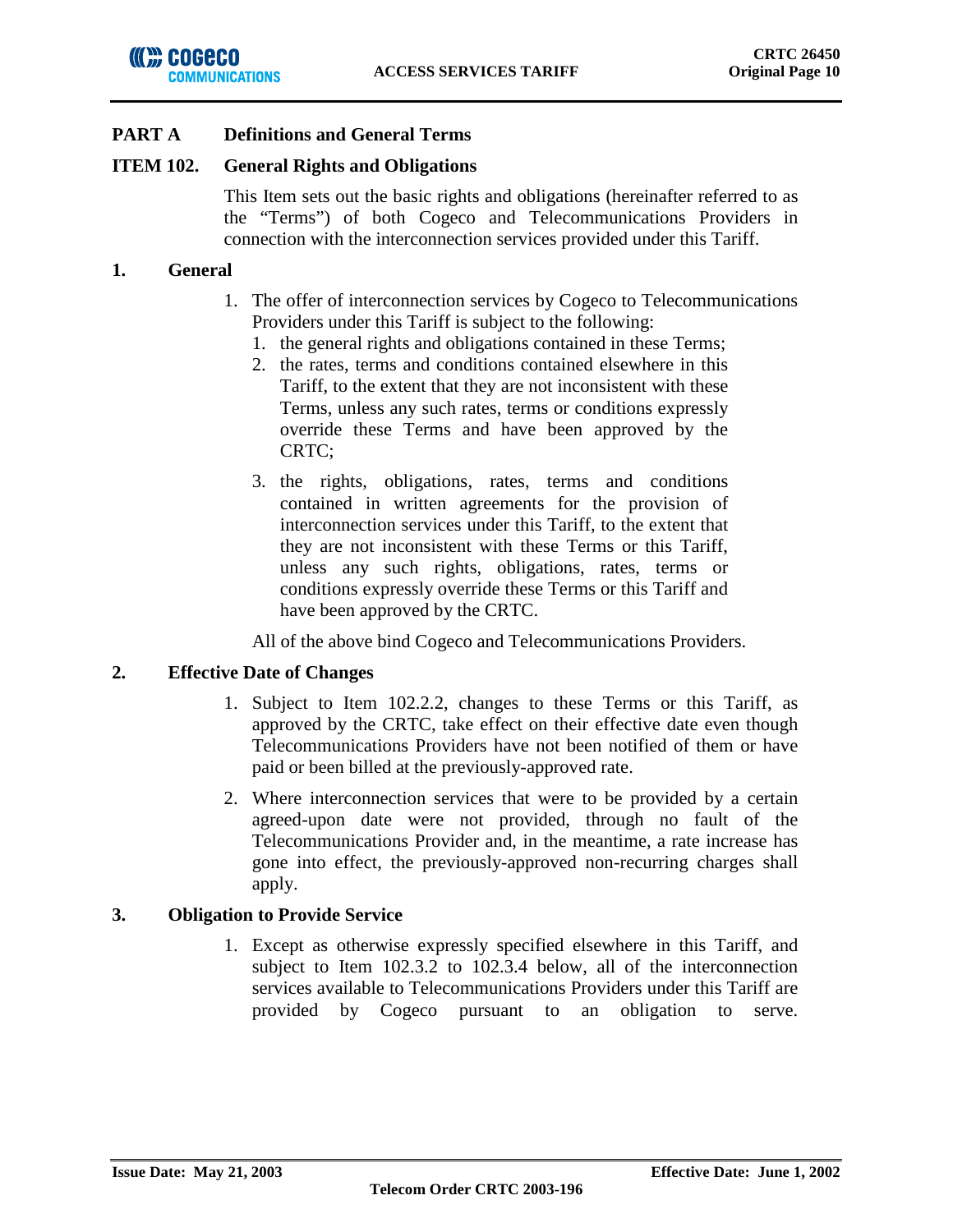## **ITEM 102. General Rights and Obligations – continued**

### **3. Obligation to Provide Service – continued**

- 2. Notwithstanding Cogeco's obligation to offer the services under this Tariff, Cogeco is not required to provide interconnection service to a Telecommunications Provider where:
	- 1. the Telecommunications Provider owes amounts to Cogeco that are past due, other than as a guarantor;
	- 2. the Telecommunications Provider does not provide to Cogeco a reasonable deposit or alternative required pursuant to these Terms; or
	- 3. the Telecommunications Provider refuses to pay the additional charge referred to in Item 102.3.3.
- 3. Where it is necessary for Cogeco to install special equipment or to incur unusual expense in order to meet a Telecommunications Provider's requirements, an additional charge may be assessed based upon the equipment to be installed or the expense to be incurred.
- 4. Where Cogeco does not provide service on an application by a Telecommunications Provider, it must provide written explanation upon request.

## **4. Cogeco's Facilities**

- 1. Upon termination of service, the Telecommunications Provider must return any equipment provided by Cogeco.
- 2. Cogeco must bear the expense of maintenance and repairs required due to normal wear and tear to its facilities, except that Cogeco may charge for the additional expense incurred when the Telecommunications Provider requires maintenance and repair work to be performed outside of regular working hours. This does not apply where otherwise stipulated in these Terms, the Tariffs, or by special agreement.
- 3. A Telecommunications Provider which has deliberately, or by virtue of a lack of reasonable care, caused loss or damage to Cogeco's facilities, may be charged the cost of restoration or replacement. In all cases, Telecommunications Providers are liable for damage caused to Cogeco's facilities by any facilities provided by the Telecommunications Provider or its customer.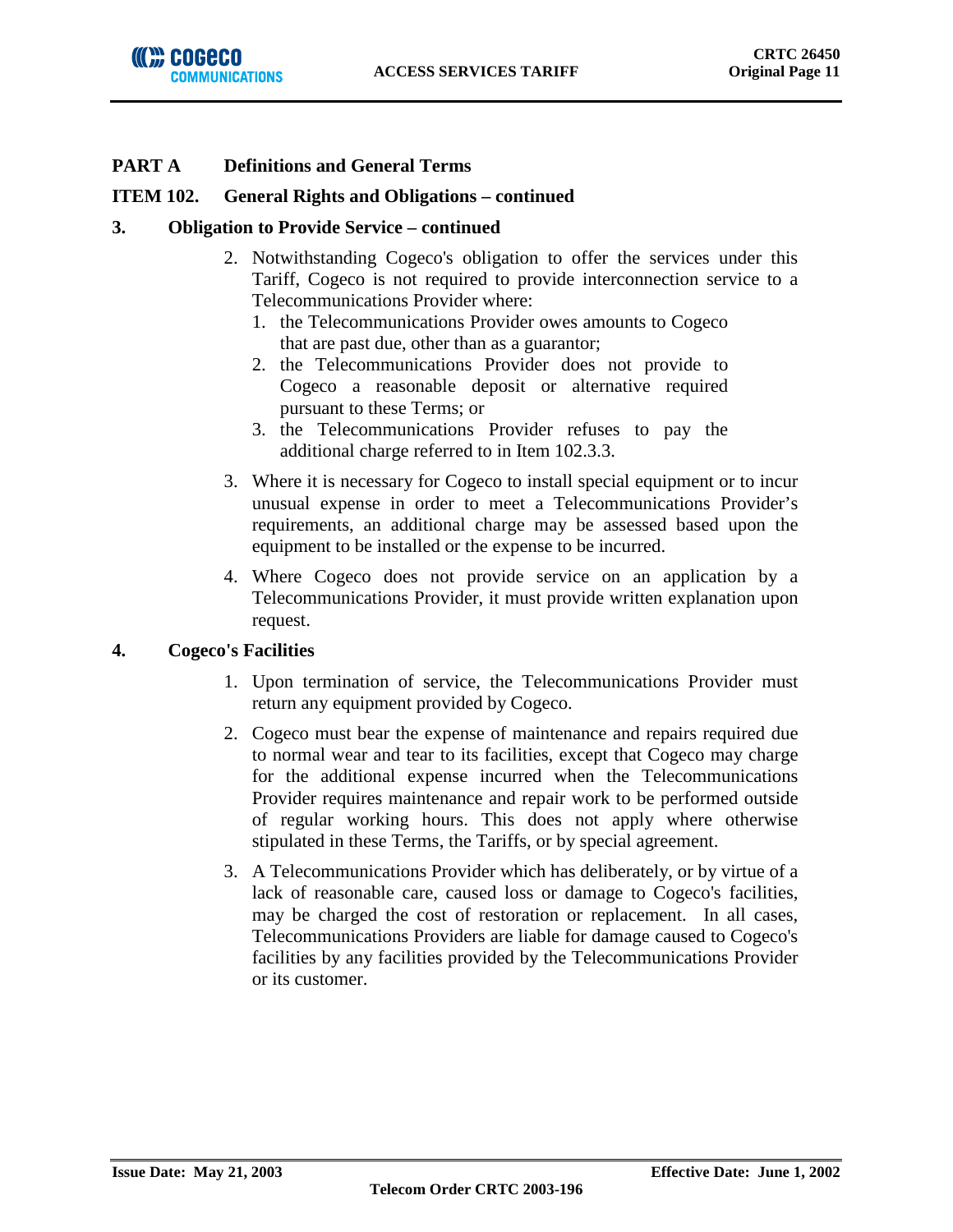

### **ITEM 102. General Rights and Obligations - continued**

### **4. Cogeco's Facilities - continued**

4. Where the Telecommunications Provider reports trouble in relation to the interconnection services to Cogeco, Cogeco must initiate trouble repair procedures at such time.

### **5. Cogeco's Right to Enter Premises**

Unless otherwise expressly permitted in this Tariff, a written agreement, or under any guidelines applicable to Cogeco and the Telecommunications Provider and approved by the CRTC, Cogeco, its employees or agent, shall have no right to enter the premises of the Telecommunications Provider, including any premises on which service is currently or is to be provided to the Telecommunications Provider, unless Cogeco has first obtained express permission to do so from the Telecommunications Provider. Prior express permission shall not be required in cases of emergency or where entry is pursuant to a court order. In every case, valid Cogeco identification must be shown to the Telecommunications Provider, at the Telecommunications Provider's request, prior to entering the premises.

### **6. Deposits and Alternatives**

- 1. Cogeco may require deposits from a Telecommunications Provider:
	- 1. which has no credit history with Cogeco and will not provide satisfactory credit information;
	- 2. which has an unsatisfactory credit rating with Cogeco due to previous payment practices with Cogeco; or
	- 3. where the provision of the interconnection services to the Telecommunications Provider clearly presents an abnormal risk of loss.
- 2. Cogeco must inform the Telecommunications Provider of the specific reason for requiring a deposit, and of the possibility of providing an alternative to a deposit, such as arranging for third party payment, a bank letter of credit or a written guarantee from a third person whose credit is established to the satisfaction of Cogeco.
- 3. A Telecommunications Provider may provide an alternative to a deposit, provided it is reasonable in the circumstances.
- 4. Deposits earn interest at the savings account rate of the Canadian Chartered Bank of Cogeco's choice, calculated on the balance of the deposit plus interest accrued prior to the current billing period. The interest will be credited to the account annually or upon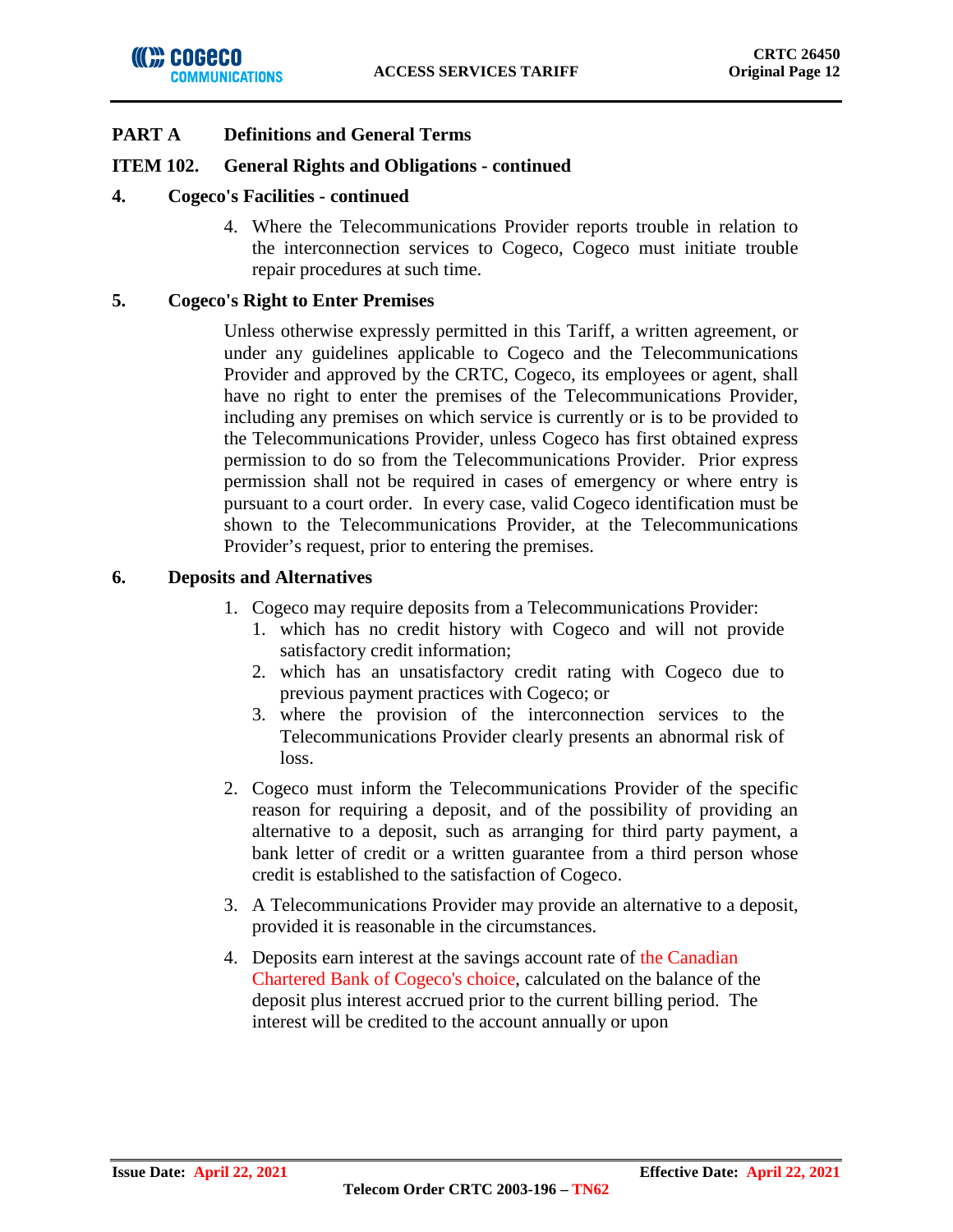### **ITEM 102. General Rights and Obligations - continued**

#### **6. Deposits and Alternatives - continued**

refund of the deposit, and will be reflected on Cogeco's next billing statement.

- 5. Cogeco will show the total principal amount of deposits held on each Telecommunications Provider's billing statement.
- 6. Cogeco must review the continued appropriateness of deposits and alternative arrangements at 6-month intervals. When service is terminated or the conditions which originally justified such arrangements are no longer present, Cogeco must promptly refund or credit the deposit, with interest, or return the guarantee or other written undertaking, retaining only any amount then owed to it by the Telecommunications Provider.
- 7. At no time may the amount of all deposits and alternatives provided exceed 3 months of charges for all interconnection services provided by Cogeco to the Telecommunications Provider under this Tariff.

### **7. Restrictions on Use of Services**

- 1. A Telecommunications Provider may not use the interconnection services provided by Cogeco or allow the interconnection services to be used for a purpose or in a manner contrary to any applicable law or regulation.
- 2. Neither Cogeco nor the Telecommunications Provider may re-arrange, disconnect, repair, remove or otherwise interfere with the facilities of the other party, except in the following three circumstances:
	- 1. cases of emergency;
	- 2. where otherwise expressly permitted in Cogeco's Tariffs; or
	- 3. where otherwise expressly permitted by the provisions of an applicable interconnection agreement.

In all cases Cogeco or the Telecommunications Provider, as the case may be, must then be notified of the changes as soon as possible.

3. No payment may be exacted directly or indirectly from a Telecommunications Provider by any party other than Cogeco for use of any of Cogeco's interconnection services except where otherwise stipulated in Cogeco's Tariffs, or by the provisions of an applicable interconnection agreement.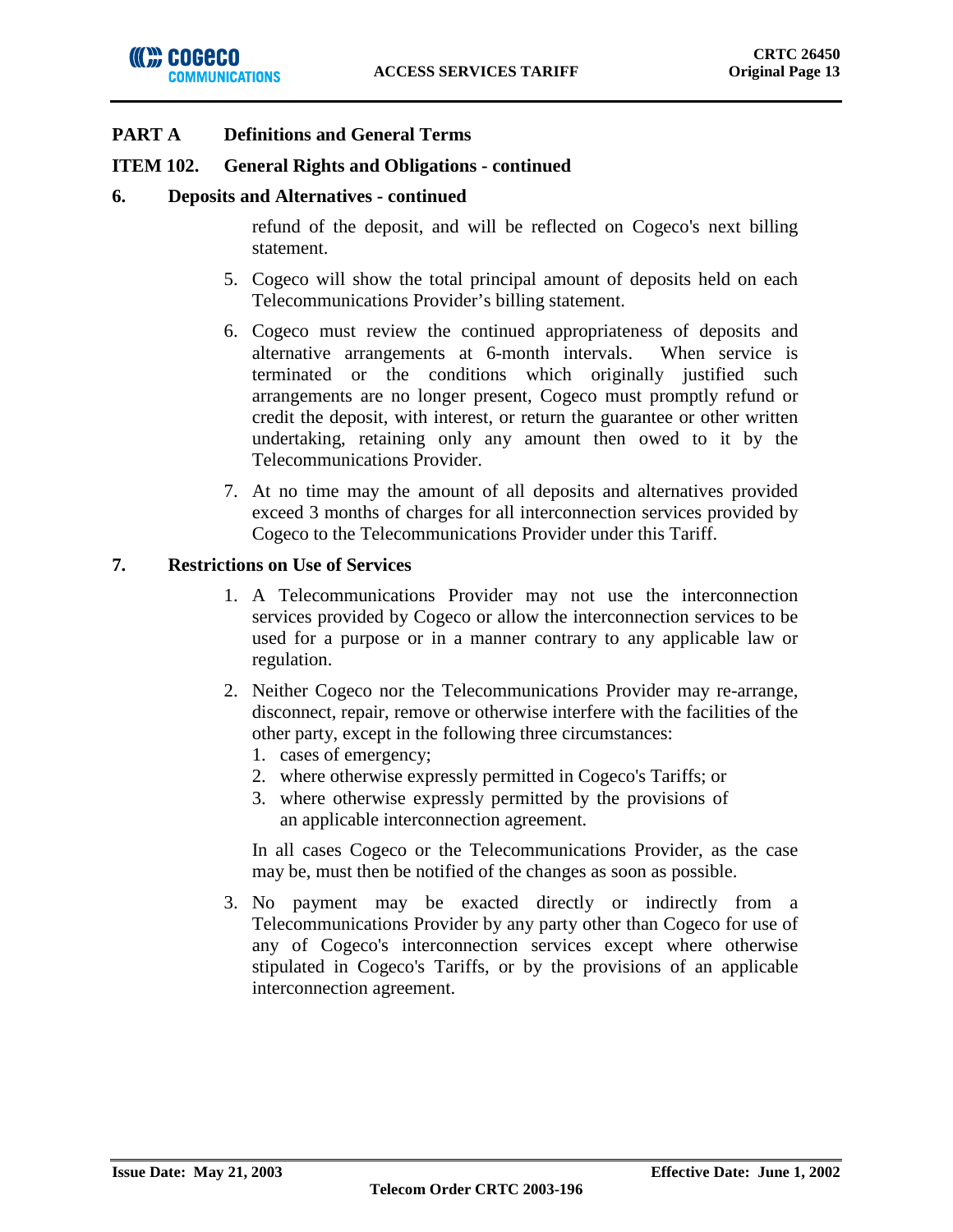

### **ITEM 102. General Rights and Obligations - continued**

### **8. Non-Disclosure of Confidential Information**

As a condition of Cogeco providing interconnection services to the Telecommunications Provider pursuant to this Tariff, the Telecommunications Provider agrees to protect Cogeco's confidential information as if it were a party to Schedule A of the MALI. Cogeco shall provide to the Telecommunications Provider a copy of Schedule A. For its part, Cogeco shall protect the Telecommunications Provider's confidential information to the same standard.

### **9. Refunds in Cases of Service Problems**

Where there are omissions, interruptions, delays, errors or defects in transmission, or failures or defects in Cogeco's facilities, Cogeco's liability is limited to a refund of charges, on request, proportionate to the length of time that the problem existed. No request is necessary where a problem in service lasts 24 hours or more from the time Cogeco is advised of the problem. However, where the problem is occasioned by Cogeco's negligence, Cogeco is also liable for the amount calculated in accordance with Item 102.10.2.

### **10. Limitation of Cogeco's Liability**

- 1. These Terms do not limit Cogeco's liability in cases of deliberate fault, gross negligence, anti-competitive conduct, breach of contract where the breach results from the gross negligence of Cogeco, or disclosure of confidential information contrary to Item 102.8.
- 2. Except with regard to physical injuries, death, or damage to a Telecommunications Provider's premises or other property, occasioned by its negligence, Cogeco's liability for negligence, and for breach of contract where the breach results from the negligence of Cogeco, is limited to three times the amounts refunded or cancelled in accordance with Item 102.9, as applicable.
- 3. Cogeco is not responsible for:
	- 1. libel, slander, defamation or the infringement of copyright or other unlawful activity arising from material or messages transmitted over Cogeco's facilities;
	- 2. the infringement of patents arising from the combining or using of the Telecommunications Provider's facilities with Cogeco's facilities; or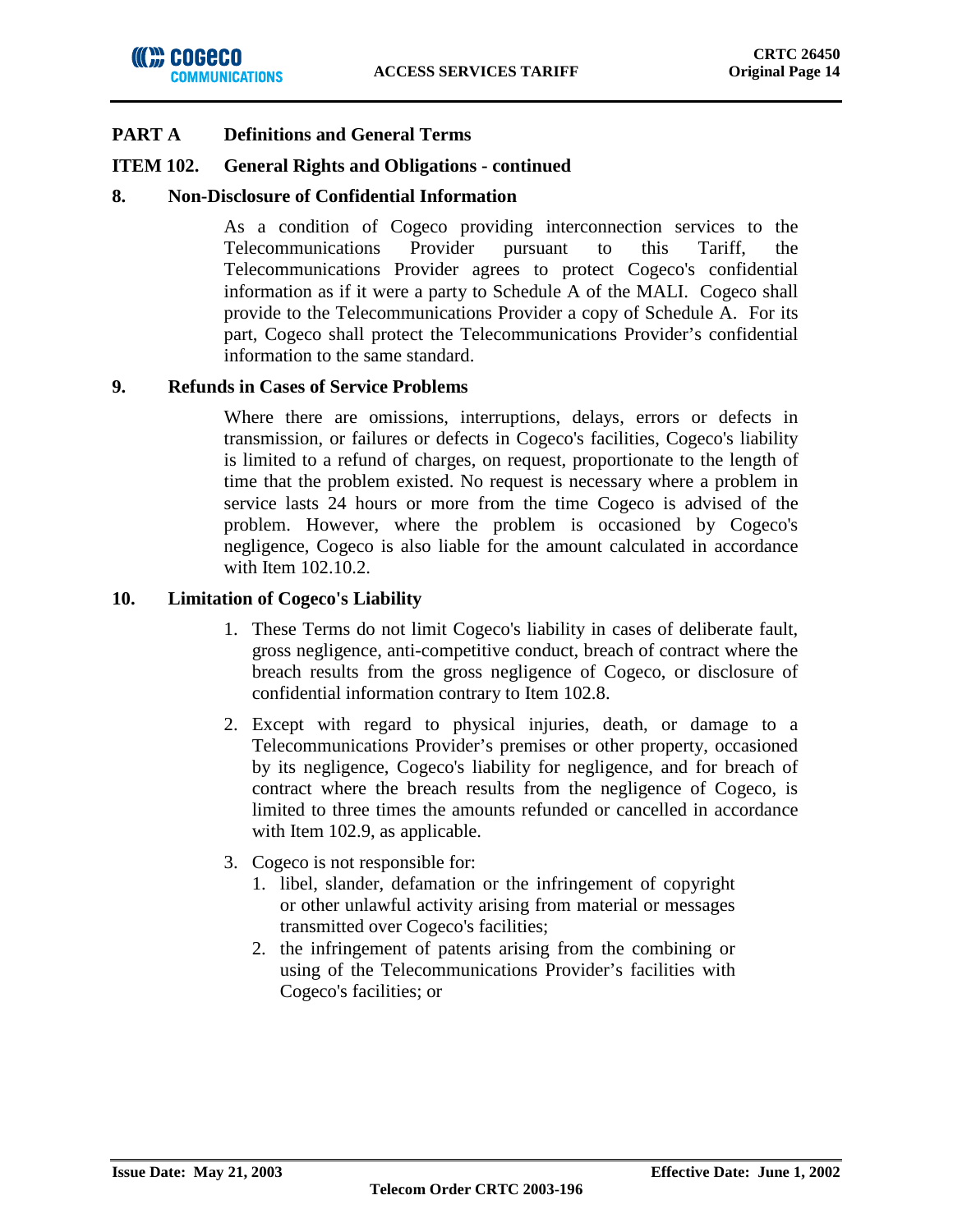### **ITEM 102. General Rights and Obligations - continued**

### **10. Limitation of Cogeco's Liability - continued**

- 3. damages arising out of the act, default, neglect or omission of the Telecommunications Provider in the use or operation of facilities provided by Cogeco.
- 4. When facilities of third parties are used in establishing connections to or from facilities under the control of a Telecommunications Provider, Cogeco is not liable for any act, omission or negligence of the third party.
- 5. In the provision of interconnection services, Cogeco is not responsible to the Telecommunications Provider's customer for end-to-end service.

## **11. Payment**

- 1. Subject to Items 102.11.2 and 102.11.3, charges cannot be considered past due until the next billing statement has been generated or the time period for payment indicated on the previous billing statement has passed.
- 2. In exceptional circumstances, prior to the normal billing date, Cogeco may request payment from a Telecommunications Provider, on an interim basis, for non-recurring charges that have accrued, by providing notice to the Telecommunications Provider with details regarding the services and charges in question. In such cases, subject to Item 102.11.3, the charges can be considered past due 3 days after they are incurred, or 3 days after Cogeco demands payment, whichever comes later.
- 3. No charge disputed by a Telecommunications Provider can be considered past due unless Cogeco has reasonable grounds for believing that the purpose of the dispute is to evade or delay payment. The dispute procedure set out in Schedule E of the MALI shall be followed and the Telecommunications Provider must pay the undisputed portion of the billing statement. Cogeco shall provide to the Telecommunications Provider a copy of Schedule E.
- 4. Cogeco may request immediate payment in extreme situations, provided that a notice has been issued pursuant to Item 102.11.2, and the abnormal risk of loss has substantially increased since that notice was given, or Cogeco has reasonable grounds for believing that the Telecommunications Provider intends to defraud Cogeco.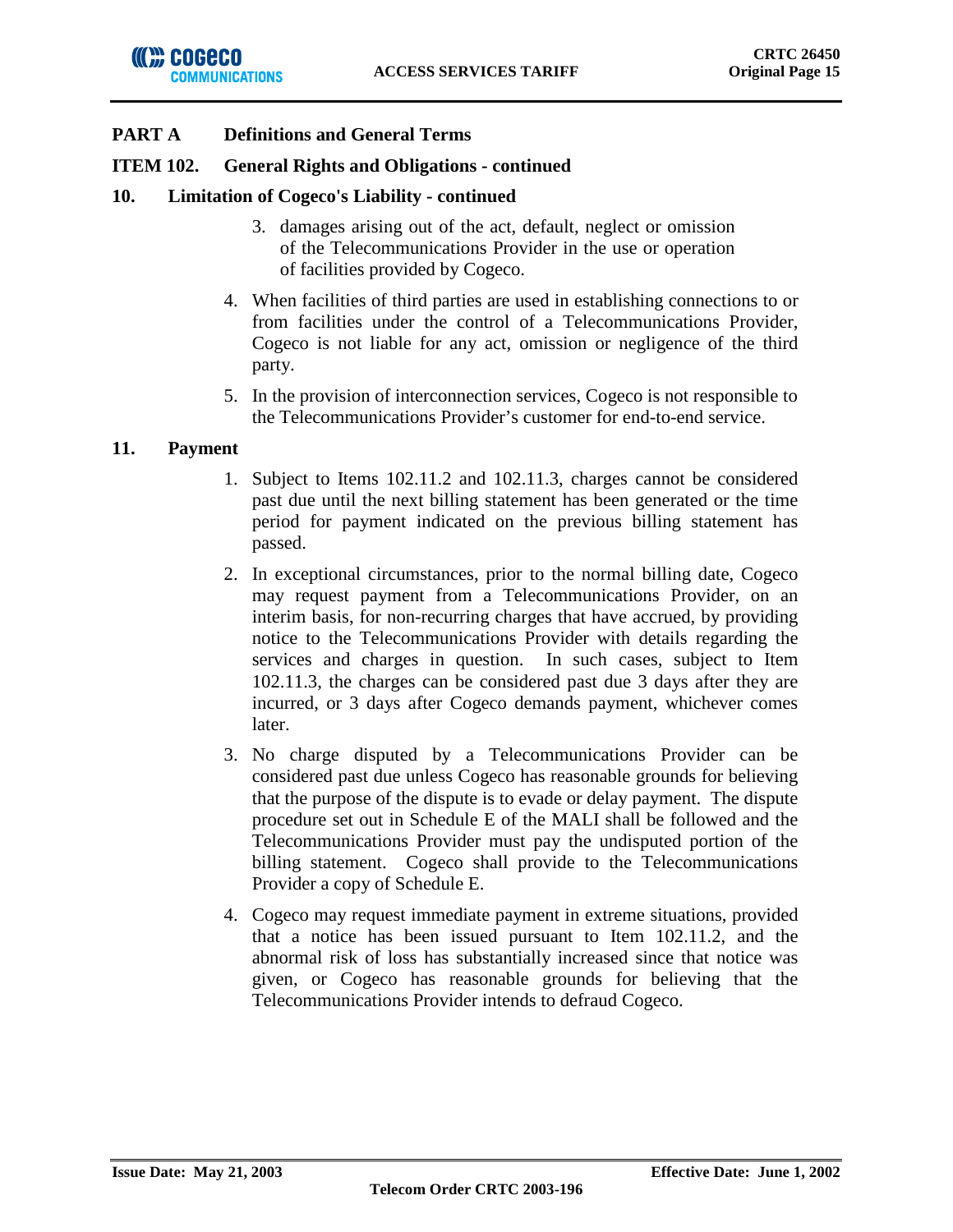## **ITEM 102. General Rights and Obligations - continued**

## **12. Liability for Unbilled and Underbilled Charges**

- 1. Telecommunications Providers are not responsible for paying a previously unbilled or underbilled charge for interconnection services provided under this Tariff except where:
	- 1. in the case of a recurring charge, it is correctly billed by Cogeco within a period of one year from the date it was incurred; or
	- 2. in the case of a non-recurring charge, it is correctly billed by Cogeco within a period of 150 days from the date it was incurred.
- 2. In the circumstances described in Item 102.12.1, Cogeco cannot charge a Telecommunications Provider interest on the amount of the correction. If the Telecommunications Provider is unable to promptly pay the full amount owing, Cogeco must attempt to negotiate a reasonable deferred payment agreement.
- 3. Items 102.12.1 and 102.12.2 above shall not apply in circumstances where there has been deception by the Telecommunications Provider with regard to a charge for interconnection services.

## **13. Liability for Charges that Should Not Have Been Billed and Those That Were Overbilled**

- 1. In the case of a recurring charge that should not have been billed or that was overbilled, a Telecommunications Provider must be credited with the excess back to the date of the error, subject to applicable limitation periods provided by law. However, a Telecommunications Provider that does not dispute the charge within one year of the date of an itemized billing statement which shows that charge correctly, loses the right to have the excess credited for the period prior to that statement.
- 2. Non-recurring charges that should not have been billed or that were overbilled must be credited, provided that the Telecommunications Provider disputes them within 150 days of the date of the billing statement.
- 3. A Telecommunications Provider that is credited with any amount that should not have been billed or that was overbilled must also be credited with interest on that amount at the rate payable for interest on deposits that applied during the period in question.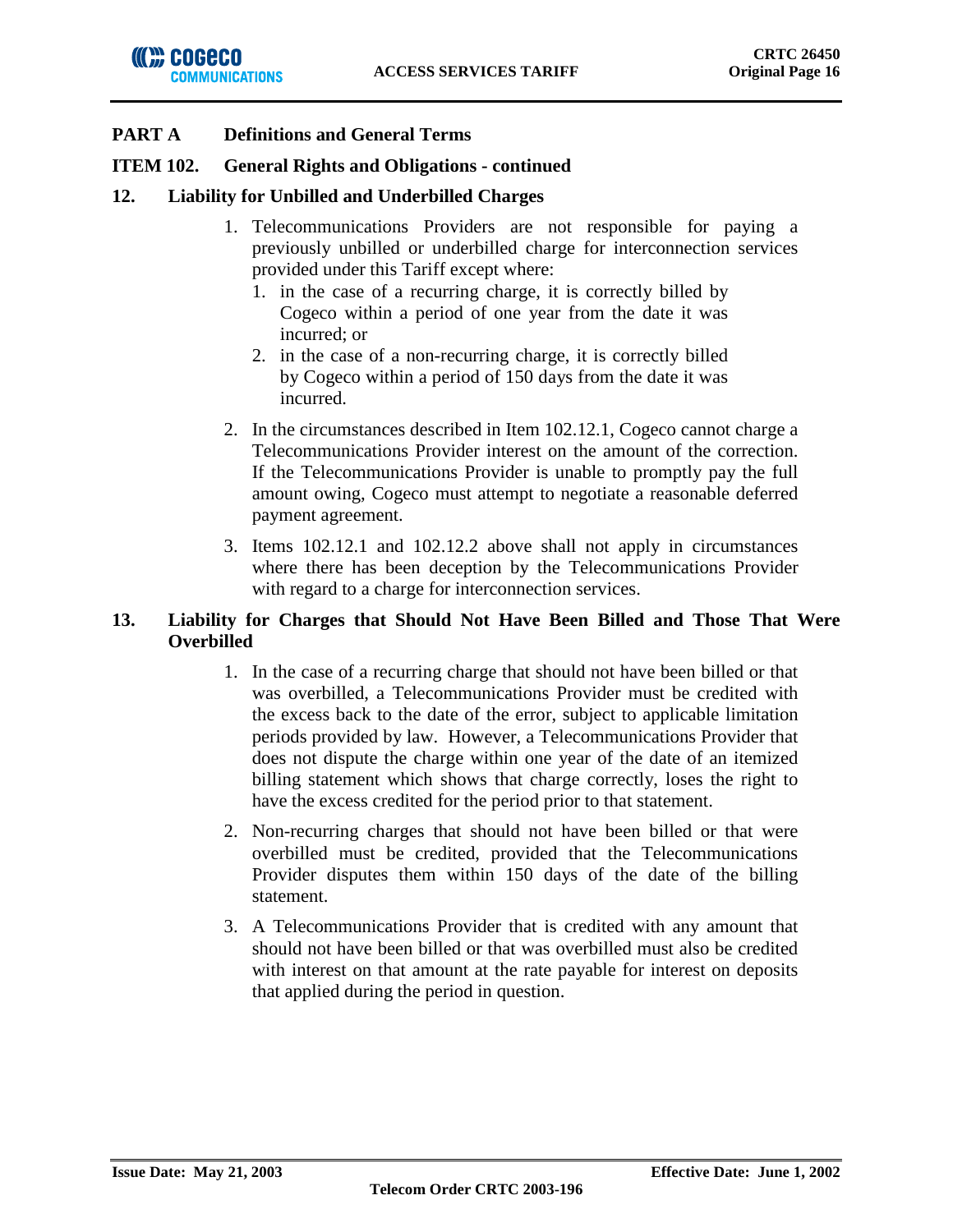## **ITEM 102. General Rights and Obligations - continued**

## **14. Minimum Contract Period**

The minimum contract period for Cogeco's interconnection services is one month commencing from the date the interconnection services are provided, except where a longer minimum contract period is stipulated in either Cogeco's Tariffs or an agreement between Cogeco and the Telecommunications Provider.

## **15. Telecommunications Provider - Initiated Cancellation or Termination of Service**

- 1. A Telecommunications Provider which cancels or delays a request for service before installation work has started cannot be charged by Cogeco. Installation work is considered to have started when the Telecommunications Provider has advised Cogeco to proceed, and Cogeco has incurred any related expense. A Telecommunications Provider which cancels or delays a request for service after installation work has started, but before service has started, will be charged the lesser of the full charge for the entire minimum contract period plus the installation charge or the estimated costs incurred in installation less estimated net salvage (referred to hereinafter as "cancellation charges"). The estimated installation costs include the cost of non-recoverable equipment and materials specifically provided or used plus the cost of installing, including engineering, supply expense, labour and supervision, and any other disbursements resulting from the installation and removal work.
- 2. A Telecommunications Provider which gives Cogeco reasonable advance notice may terminate service after expiration of the minimum contract period, in which case it must pay charges due for interconnection services which have been furnished.
- 3. Notwithstanding Item 102.15.1, Cogeco may waive its rights, in their entirety or in part, to claim cancellation charges in the case where the Telecommunications Provider wishes to replace the interconnection services by one or more of Cogeco**'s** interconnection services of equal or greater value to the cancelled interconnection service.

### **16. Cogeco -Initiated Suspension or Termination of Service**

- 1. For greater certainty, the phrase "reasonable advance notice" as used in this Item 102.16 will generally be at least 30 days.
- 2. Cogeco may suspend or terminate a Telecommunications Provider's service only where the Telecommunications Provider: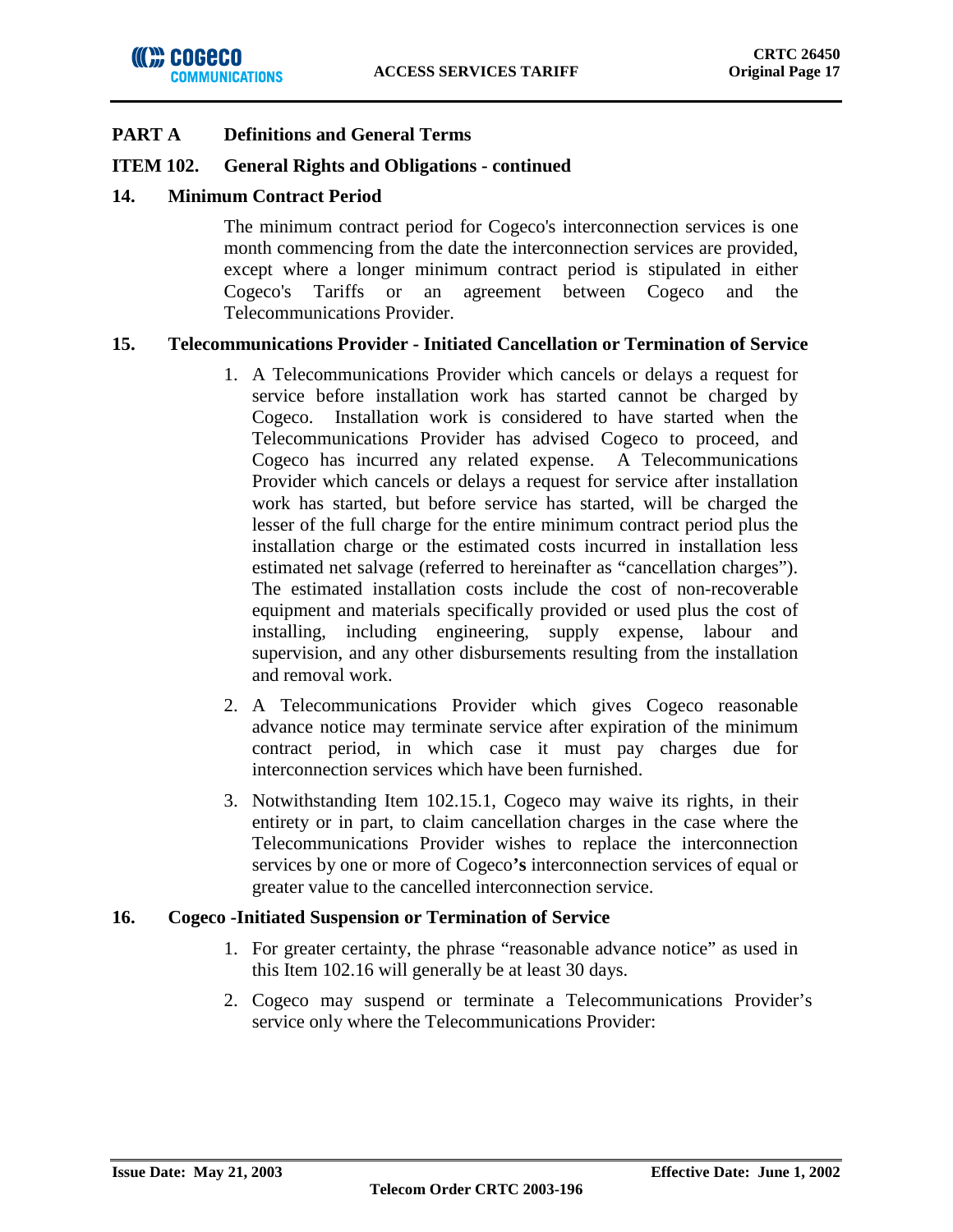### **ITEM 102. General Rights and Obligations - continued**

### **16. Cogeco -Initiated Suspension or Termination of Service - continued**

- 1. fails to pay an amount owing by the Telecommunications Provider that is past due, provided that Cogeco has provided reasonable advance notice;
- 2. fails to provide or maintain a reasonable deposit or alternative when required to do so pursuant to these Terms;
- 3. fails to comply with the provisions of a deferred payment agreement;
- 4. repeatedly fails to provide Cogeco with reasonable entry and access in conformity with Item 102.5.1;
- 5. uses or permits others to use any of Cogeco's interconnection services so as to prevent fair and proportionate use by others;
- 6. contravenes Item 102.7; or
- 7. fails to provide payment when requested by Cogeco pursuant to Item 102.11.4.
- 3. Cogeco may not suspend or terminate service in the following circumstances:
	- 1. where the Telecommunications Provider is prepared to enter into and honour a reasonable deferred payment agreement; or
	- 2. where there is a dispute regarding the basis of the proposed suspension or termination, provided payment is being made for undisputed outstanding amounts and Cogeco does not have reasonable grounds for believing that the purpose of that dispute is to evade or delay payment.
- 4. Prior to suspension or termination, Cogeco must provide the Telecommunications Provider with reasonable advance notice, stating:
	- 1. the reason for the proposed suspension or termination and the amount owing, if any;
	- 2. the scheduled suspension or termination date; and
	- 3. subject to contrary provisions of this Tariff or as approved by the CRTC, that a reasonable deferred payment agreement can be entered into (where the reason for suspension or termination is failure to pay).
- 5. Where repeated efforts to contact the Telecommunications Provider have failed, Cogeco must, at a minimum, deliver the notice referred to in Item 102.16.4 to the billing address prior to delivering the notice referred to in Item 102.16.6.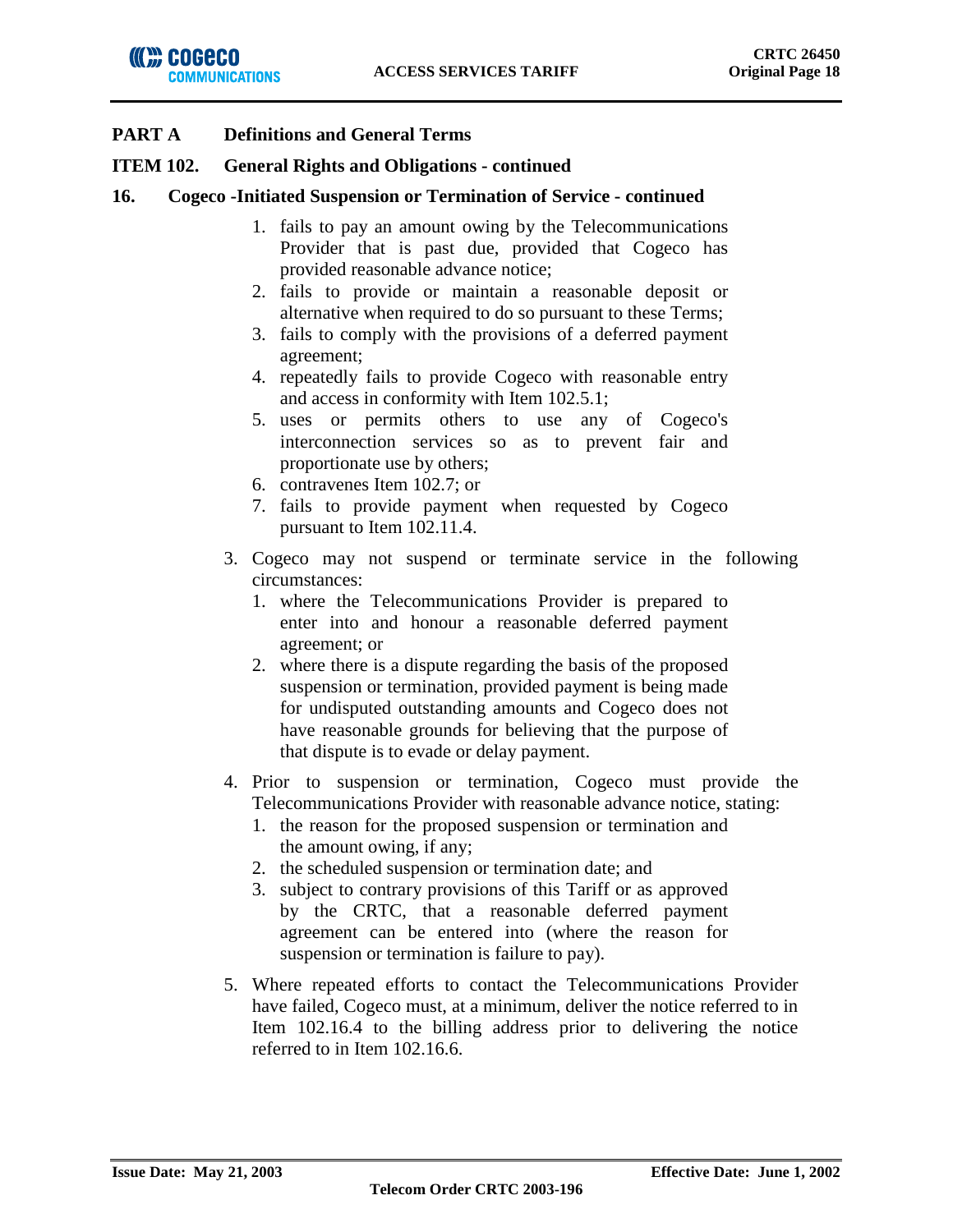### **ITEM 102. General Rights and Obligations - continued**

### **16. Cogeco -Initiated Suspension or Termination of Service - continued**

- 6. In addition to the notice required by Item 102.16.4, Cogeco must, at least 24 hours prior to suspension or termination, advise the Telecommunications Provider or another responsible person that suspension or termination is imminent, except where:
	- 1. repeated efforts to so advise have failed;
	- 2. immediate action must be taken to protect Cogeco from network harm resulting from facilities controlled or provided by the Telecommunications Provider; or
	- 3. the suspension or termination occurs by virtue of a failure to provide payment when requested by Cogeco pursuant to Item 102.11.4.
- 7. Except with the Telecommunications Provider's consent or in exceptional circumstances, suspension or termination may occur only on business days between 8 a.m. and 5 p.m., local time, unless the business day precedes a non-business day, in which case disconnection may not occur after 12 noon local time.
- 8. Suspension or termination does not affect the Telecommunications Provider's obligation to pay any amount owed to Cogeco.
- 9. In the case of interconnection services that have been suspended, unless suspension occurs during the minimum contract period, Cogeco must make a daily pro rata allowance based on the monthly charge for such interconnection services.
- 10. Cogeco must restore service, without undue delay, where the grounds for suspension or termination no longer exist, or a payment or deferred payment agreement has been negotiated. Service charges may apply.
- 11. Where it becomes apparent that suspension or termination occurred in error or was otherwise improper, Cogeco must restore service the next day, at the latest, unless exceptional circumstances do not permit this, and no reconnection charges shall be levied.

### **17. Assignment**

The Telecommunications Provider cannot assign its rights or obligations pursuant to this Tariff without having obtained the prior written consent of Cogeco, which consent shall not unreasonably be withheld.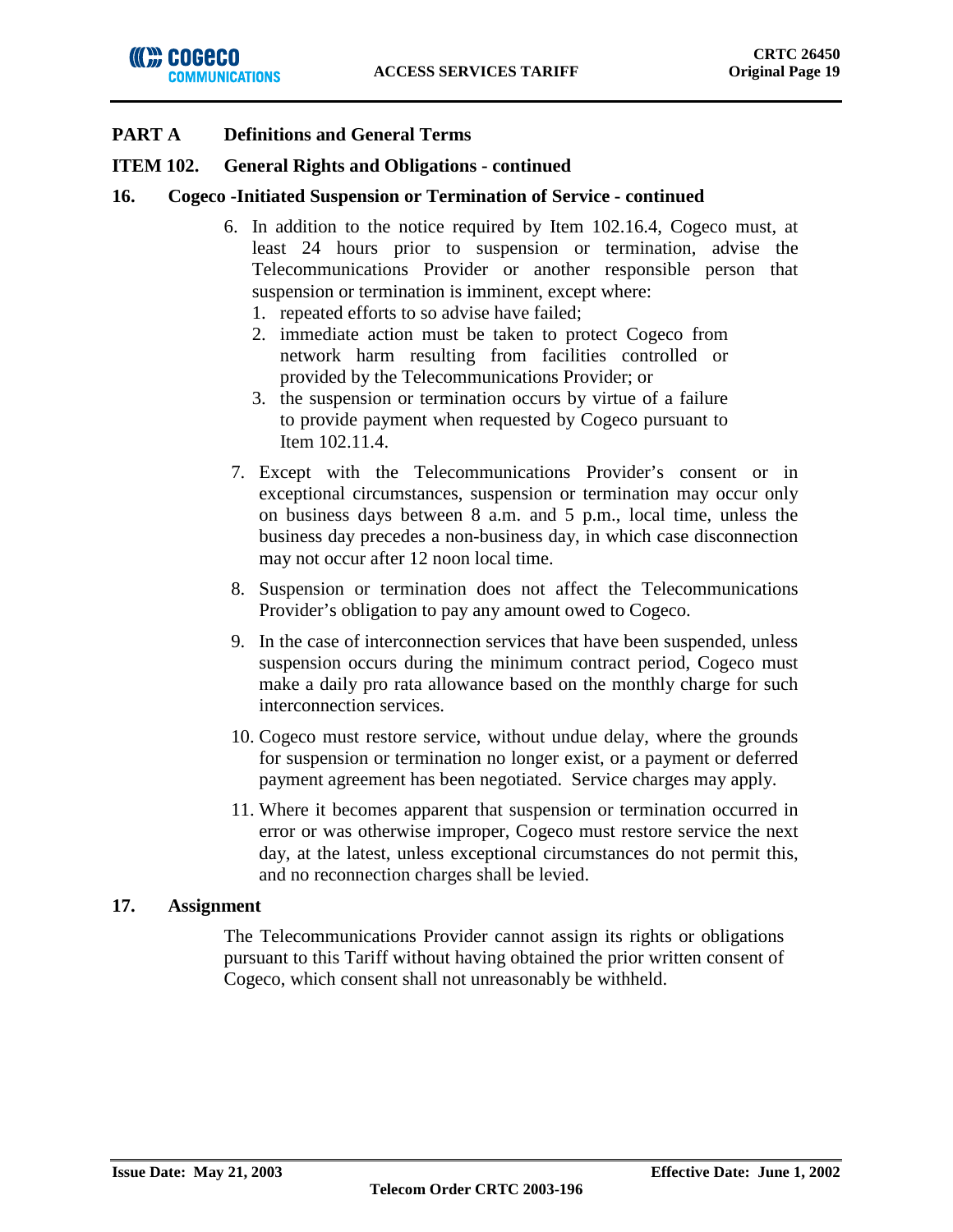## **ITEM 102. General Rights and Obligations - continued**

### **18. Right of Access**

When a Telecommunications Provider offers services to tenants within a multi-tenant building, it must provide Cogeco with direct access, under reasonable terms and conditions, to tenants who choose to receive services to which a right of direct access has been mandated by the CRTC from Cogeco rather than, or in addition to, services from the Telecommunications Provider.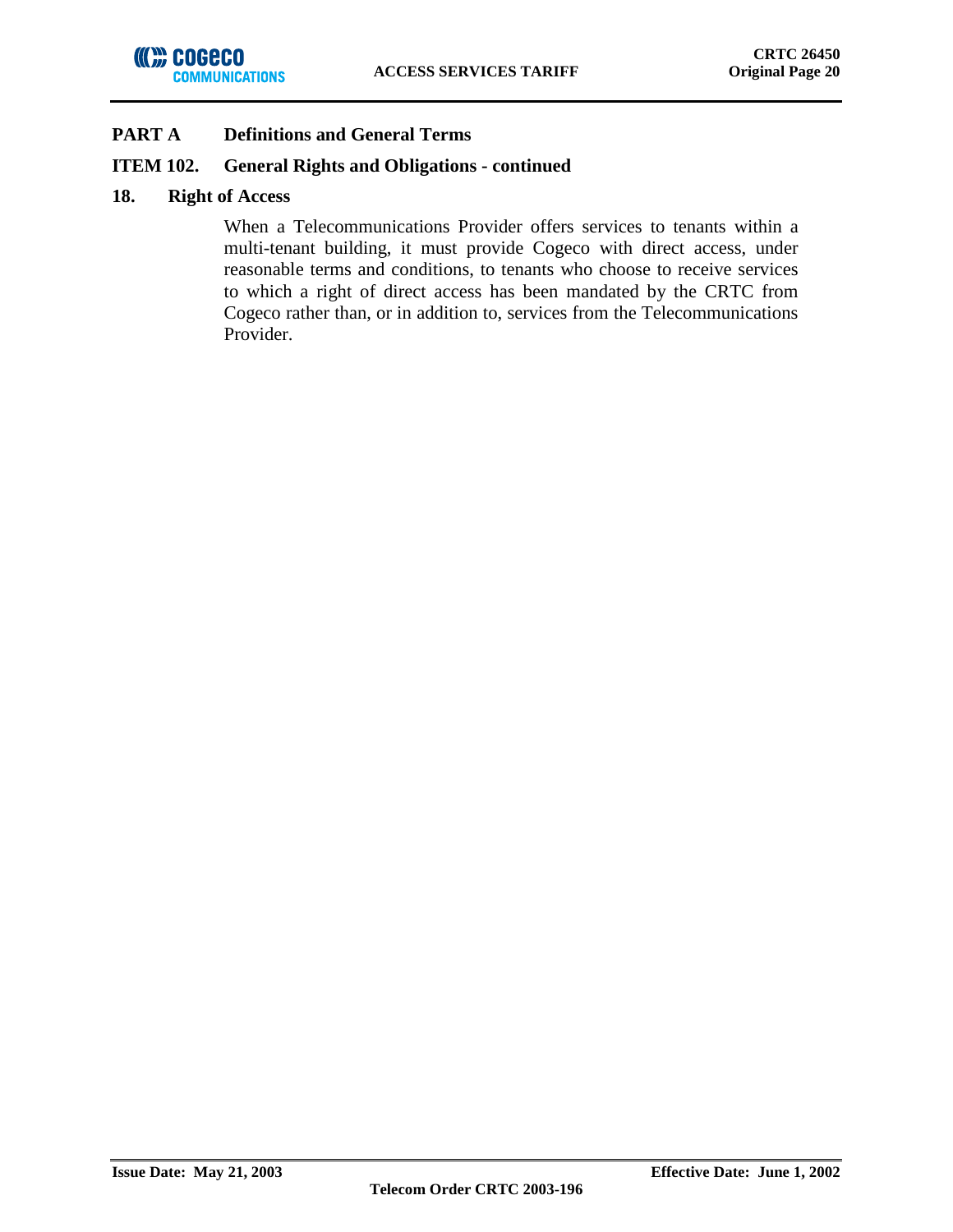

## **ITEM 103. Payment of Charges**

- 1. The customer is responsible for payment to Cogeco of charges for all service and equipment furnished. Fixed charges are billed and payable monthly in advance and other charges are payable when billed except as otherwise stated in Item 102.11.2.
- 2. Notwithstanding any other provisions in this General Tariff, Cogeco may assess a late-payment charge, which provides for administration and carrying charges related to accounts that are owed to Cogeco and are in arrears. The late-payment charge applies when Cogeco has not received payment within 30 days of the billing date.
- 3. Late payment charges are forborne from regulation pursuant to Section III of Telecom Regulatory Policy CRTC 2009-424. Late payment charges will be calculated as set out on the customer invoice.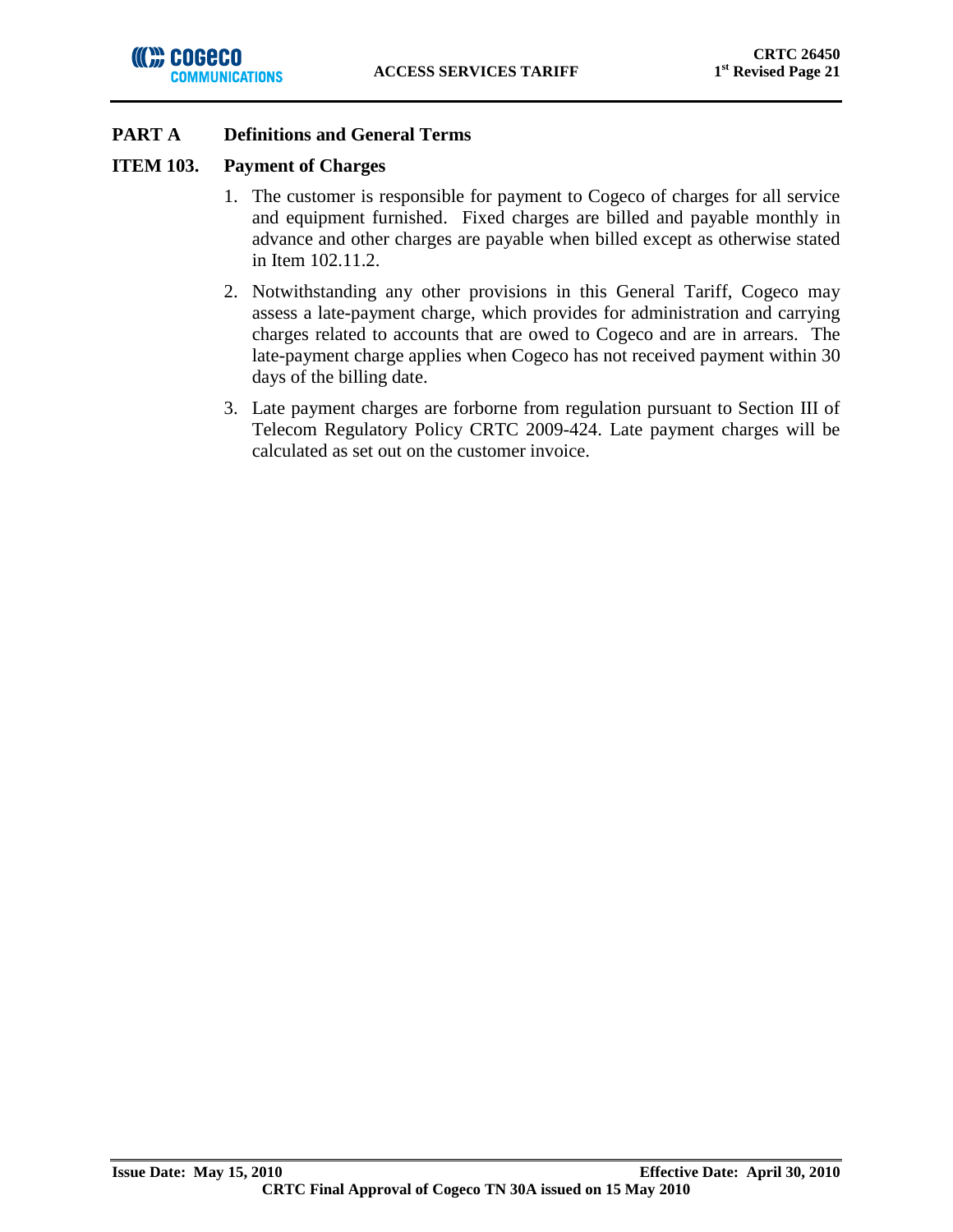### **ITEM 200. General**

This Part governs the provision of interconnection services associated with facilities and services of Cogeco and those of Telecommunications Providers that are LECs.

Pursuant to paragraph 343 of Telecom Decision CRTC 2005-28, *Regulatory framework for voice communication services using Internet protocol*, Cogeco is relying on one of its underlying LECs, Telus Communications Inc. ("TCI") or Vidéotron ltée ("Vidéotron") or Télébec, Société en commandite ("Télébec"), to meet the tariff requirements specified in Part B of the CLEC Model Tariff. Interconnection between Cogeco and a LEC will therefore be made via TCI or Vidéotron or Télébec.

A LEC that wishes to interconnect with Cogeco must enter into an interconnection agreement with TCI or Vidéotron or Télébec in the form of the MALI.

The interconnection services provided to LECs under this Part, including the exchange of the minimum set of CCS7 message types will be carried out by TCI or Vidéotron or Télébec pursuant to the corresponding underlying LEC's Tariffs.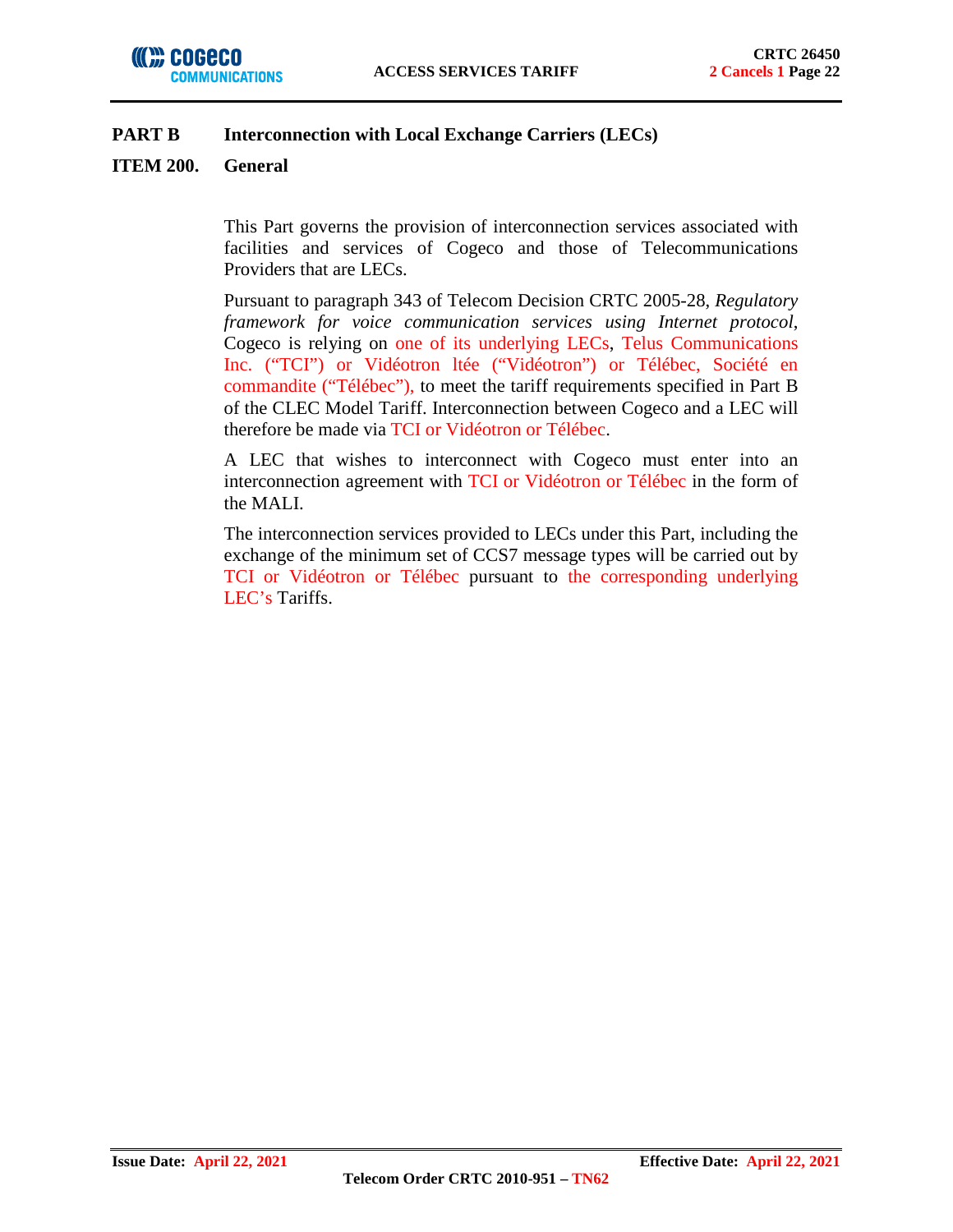

# **\*\* Following pages were left blank intentionally \*\***

1<sup>st</sup> Revised Page 23 7 Cancels 6 Page 24 2 Cancels 1 Page 24.1 6 Cancels 5 Page 25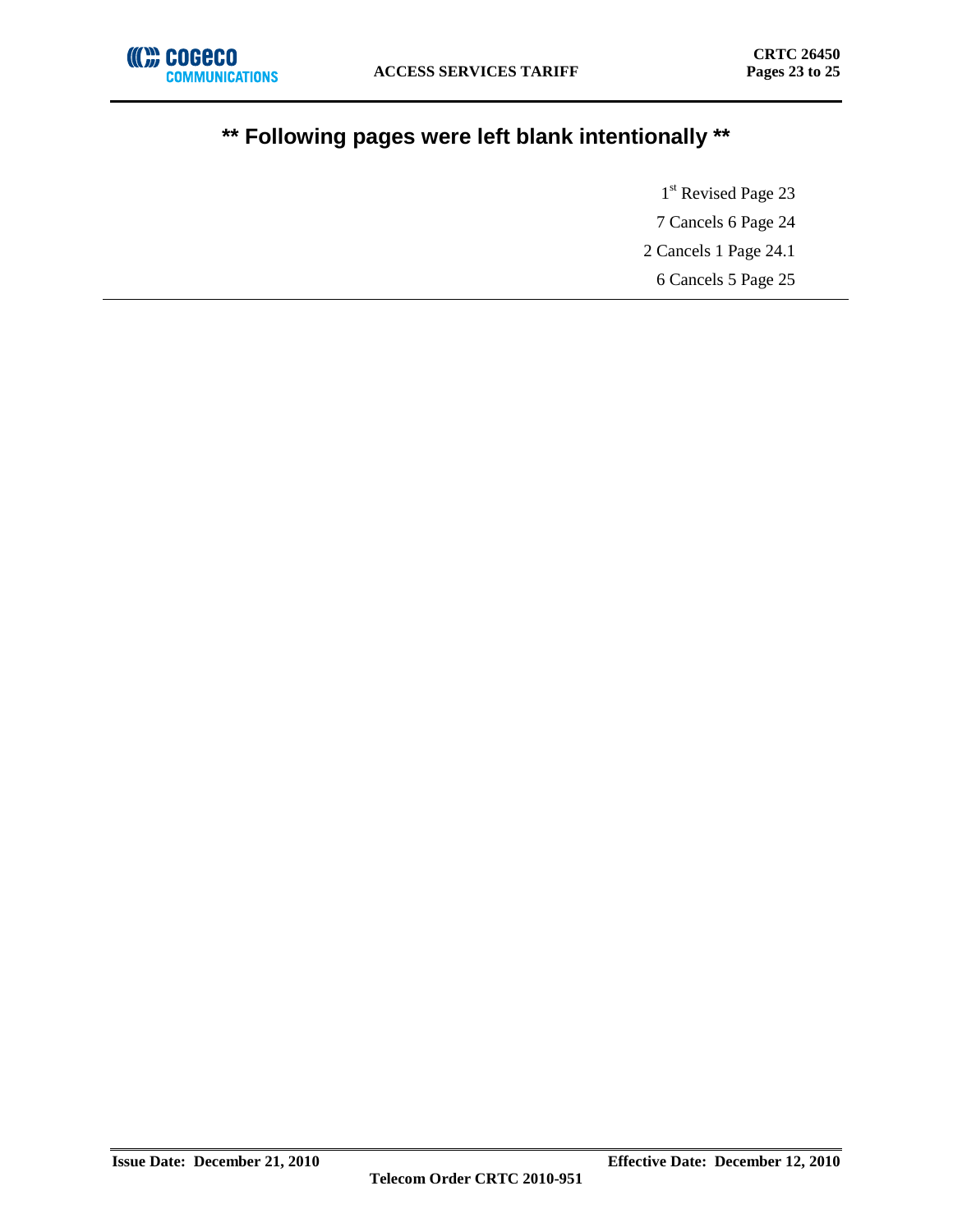### **ITEM 201. Basic Listing Interchange File**

- 1. Basic Listing Interchange File ("BLIF") service is offered by Cogeco to LECs operating in Canada. BLIF service is also available to independent directory publishers for the sole purpose of providing directories and to alternate operator service providers for the sole purpose of providing directory assistance. BLIF service provides for a machine-readable file containing non-confidential subscriber listing information ("listings") for Cogeco's end-customers, listed and intended to be listed in the LEC's directories and directory assistance databases. Cogeco provides a complete set of end-customer listings, as specified in the BLIF Service Description and Ordering Guidelines document (the "BLIF Document"), for the purpose of providing telephone directories and/or directory assistance information
- 2. BLIF service is provided by Cogeco in accordance with the terms and conditions contained in the BLIF Agreement, including the limitation of Cogeco's liability. A LEC, an independent directory publisher or an alternate operator service provider who obtains Cogeco's end-customer listings under this tariff will herein be referred to as the licensee. The licensee accepts all the obligations of the licensee pursuant to the BLIF Agreement and must enter into the BLIF Agreement for 5 years. The BLIF Agreement is renewable automatically for subsequent 5-year periods
- 3. Listings are provided in a format conforming to the specifications set out in the BLIF Document.
- 4. The BLIF includes all of the required information as specified in the BLIF Document.
- 5. The licensee may purchase residential listings, business/government listings, or both.
- 6. The BLIF for Cogeco's serving area is available on an exchange basis. A listing of the exchanges served by Cogeco is available on request.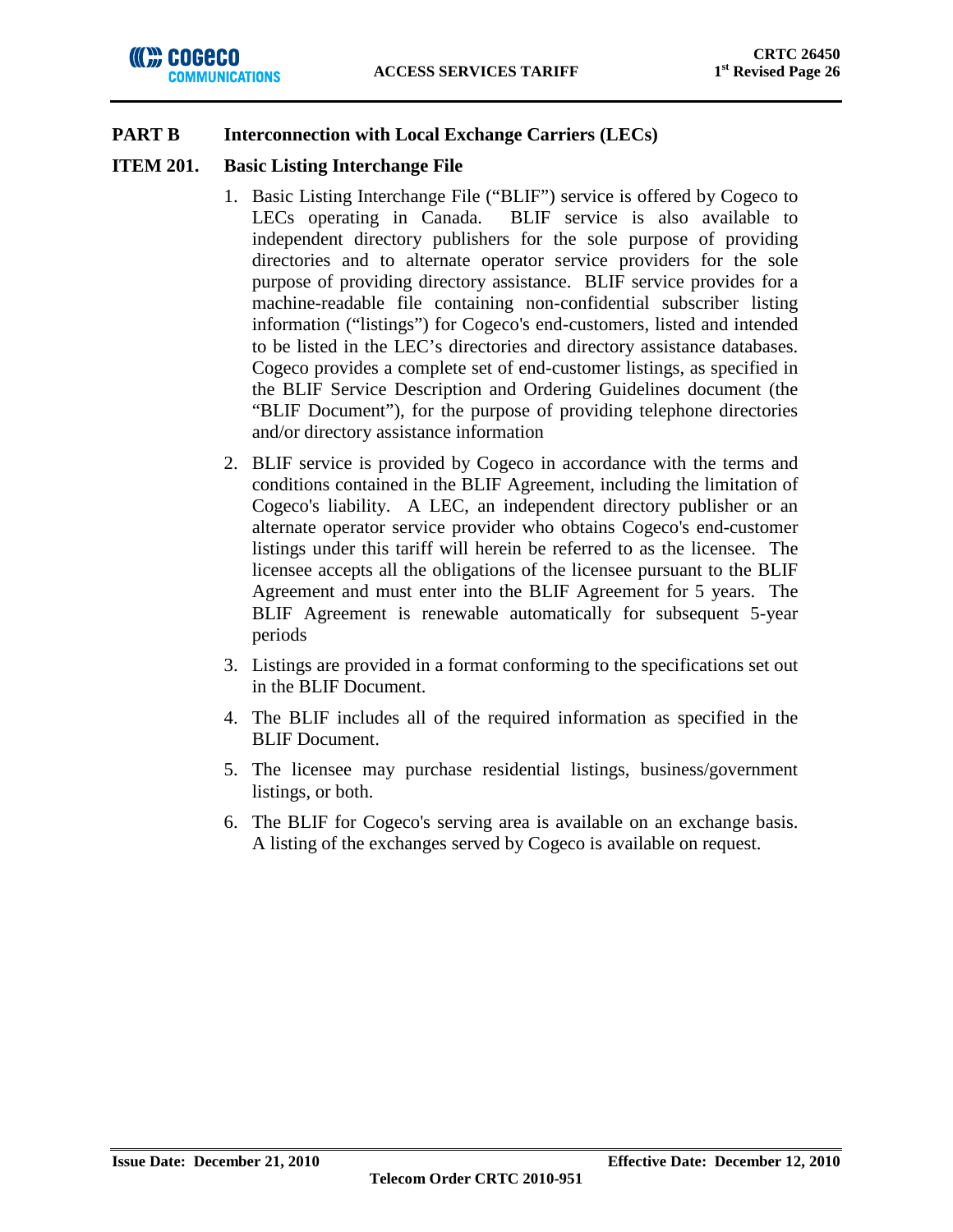### **ITEM 201. Basic Listing Interchange File - continued**

7. The following is a non-exhaustive list of types of listing information not provided in the BLIF:

Non-Published Telephone Numbers; "Out of Book" Listings; 800, 877, 888 and 900 listings; Reference Listings; 9-1-1, 711, 611, 411, 0, 1; Listings for WSP end-customers; Additional/extra listings; Text accompanying listings (i.e. special instructions, Internet listings, etc.)

In this Item, "out of book" means those listings added to a particular directory when the terminating location of the number is not within the physical region of the directory's coverage.

- 8. The licensee shall comply with all specifications set out in the BLIF Document pertaining to the receiving LEC.
- 9. The licensee may terminate the BLIF Agreement at any time by giving written notice to Cogeco at least 90 days in advance of the effective date of any such termination. Cogeco shall have the right to terminate the BLIF Agreement upon 10 days prior written notice to the licensee, if the licensee has breached any of its material obligations in the BLIF Agreement or this Item, and the licensee has failed to cure such default within 30 days of receipt of written notice sent from Cogeco describing the nature of the default.
- 10. In the event of termination, any amounts due to Cogeco pursuant to the BLIF Agreement and this Item shall immediately become due and payable. In such event, the licensee shall immediately discontinue the use of the listings and comply with all other requirements set out in the BLIF Agreement.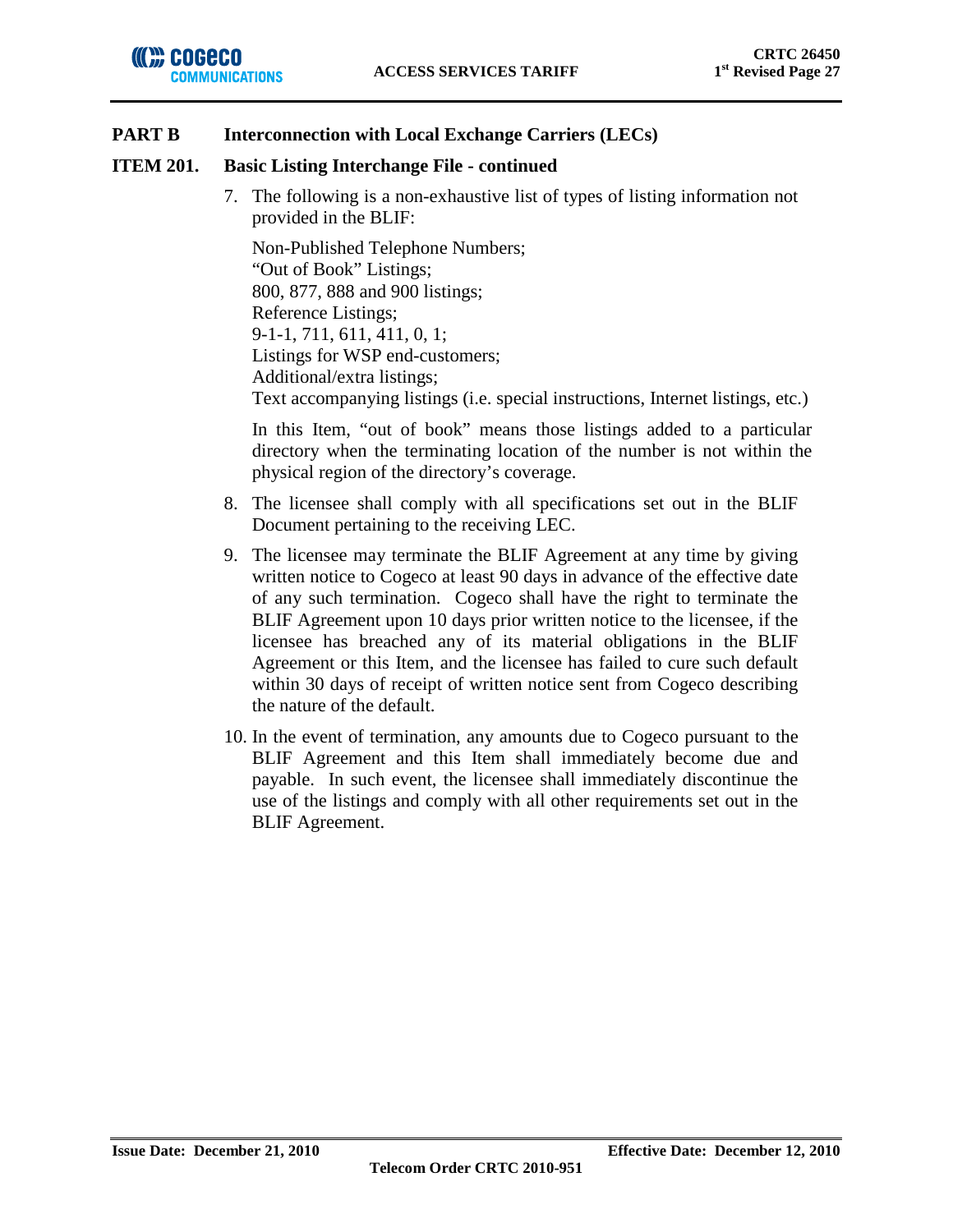

### **ITEM 201. Basic Listing Interchange File - continued**

11. The following charges are payable to Cogeco for BLIF Masters and BLIF Updates as defined in the BLIF Agreement:

| Each BLIF Master and/or Update, per listing |                                     |  |  |  |
|---------------------------------------------|-------------------------------------|--|--|--|
| <b>Territory</b>                            | (\$                                 |  |  |  |
| Ontario/Québec <sup>1</sup>                 | Bell CRTC 7516, Item 310(4)         |  |  |  |
|                                             | Bell Aliant CRTC 21562, Item 310(4) |  |  |  |
| $u$ ébec $^2$                               | Télébec CRTC 25140, Item 1.5.4(1)   |  |  |  |
| mébec $^3$                                  | TCQ CRTC 25082, Item 2.01.04        |  |  |  |

1. Rates applicable in the operating territories of Bell Aliant and Bell Canada operating as the ILECs.

2. Rates applicable in the operating territory of Télébec, Société en commandite, operating as the ILEC.

3. Rates applicable in the operating territory of TELUS Communications Inc. operating as the ILEC in Québec.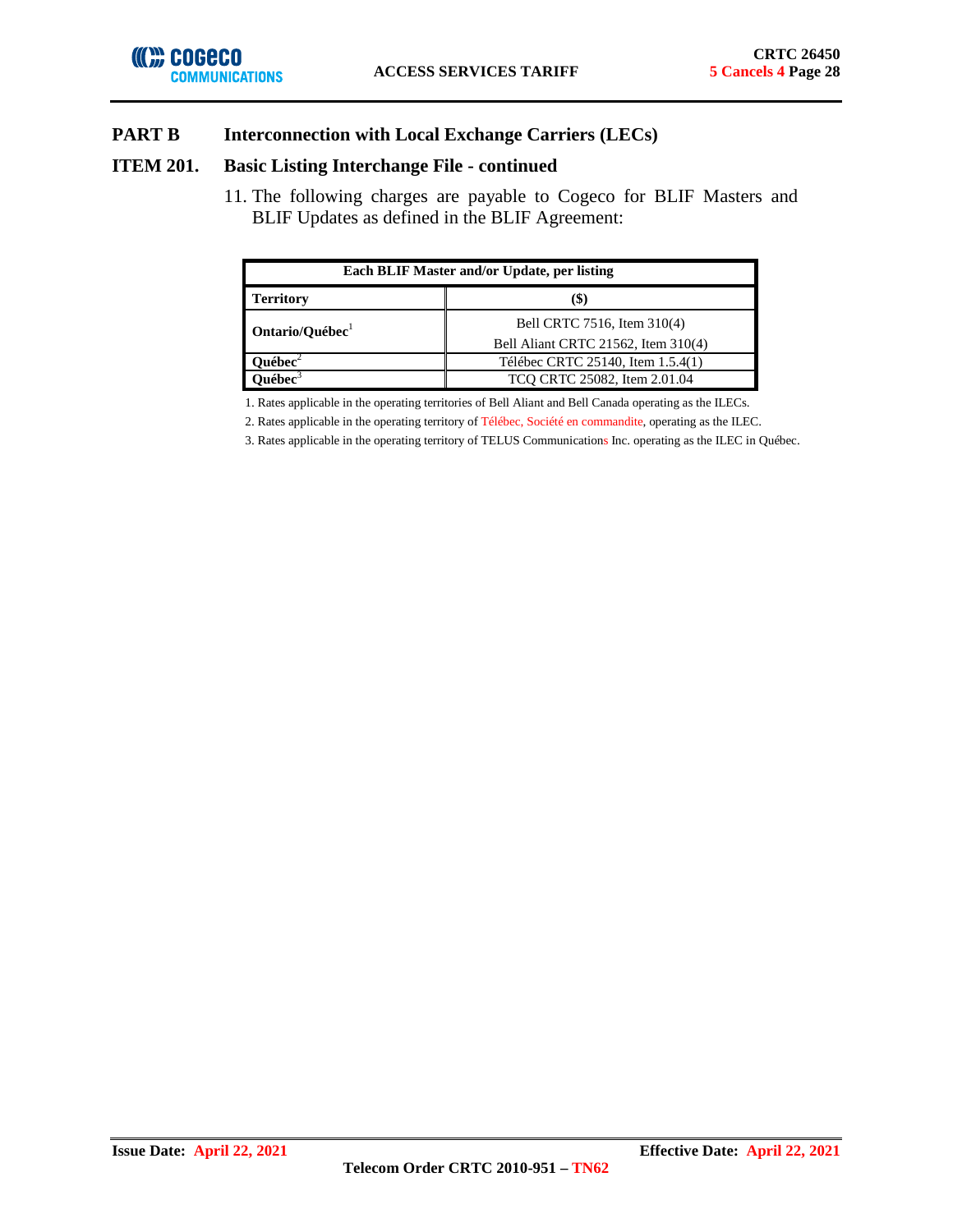## **PART C Interconnection with Interexchange Service Providers (IXSPs)**

### **ITEM 300. General**

This Part governs the provision of interconnection services associated with facilities and services of Cogeco and those of Telecommunications Providers that are IXSPs.

Pursuant to paragraph 343 of Telecom Decision CRTC 2005-28, *Regulatory framework for voice communication services using Internet protocol*, Cogeco is relying on one of its underlying LECs, Telus Communications Inc. ("TCI") or Vidéotron ltée ("Vidéotron") or Télébec, Société en commandite ("Télébec"), to meet the tariff requirements specified in Part C of the CLEC Model Tariff. Interconnection between Cogeco and an IXSP will therefore be made via TCI or Vidéotron or Télébec.

An interexchange carrier ("IXC") that wishes to interconnect with Cogeco must enter into an interconnection agreement with TCI or Vidéotron or Télébec in the form of the CLEC-IXC Agreement.

The interconnection services provided to IXSPs under this Part will be carried out by TCI or Vidéotron or Télébec pursuant to the corresponding underlying LEC's Tariffs.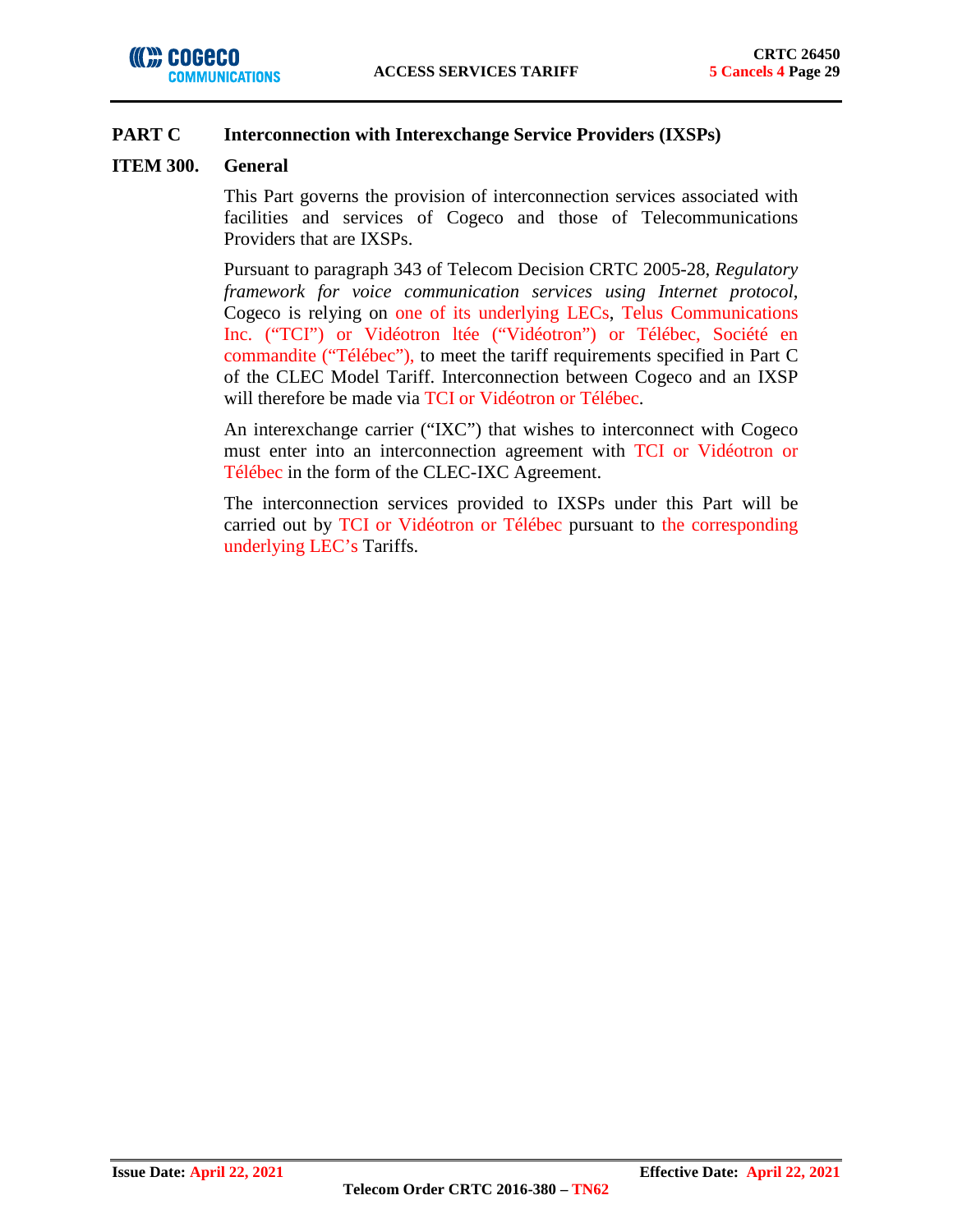

## **\*\* Following pages were left blank intentionally \*\***

1<sup>st</sup> Revised Page 30 1<sup>st</sup> Revised Page 31

1<sup>st</sup> Revised Page 32

1<sup>st</sup> Revised Page 33

6 Cancels 5 Page 34

4 Cancels 3 Page 35

1<sup>st</sup> Revised Page 36

6 Cancels 5 Page 37 1<sup>st</sup> Revised Page 38

7 Cancels 6 Page 39

6 Cancels 5 Page 40

6 Cancels 5 Page 41

6 Cancels 5 Page 42

1<sup>st</sup> Revised Page 43

6 Cancels 5 Page 44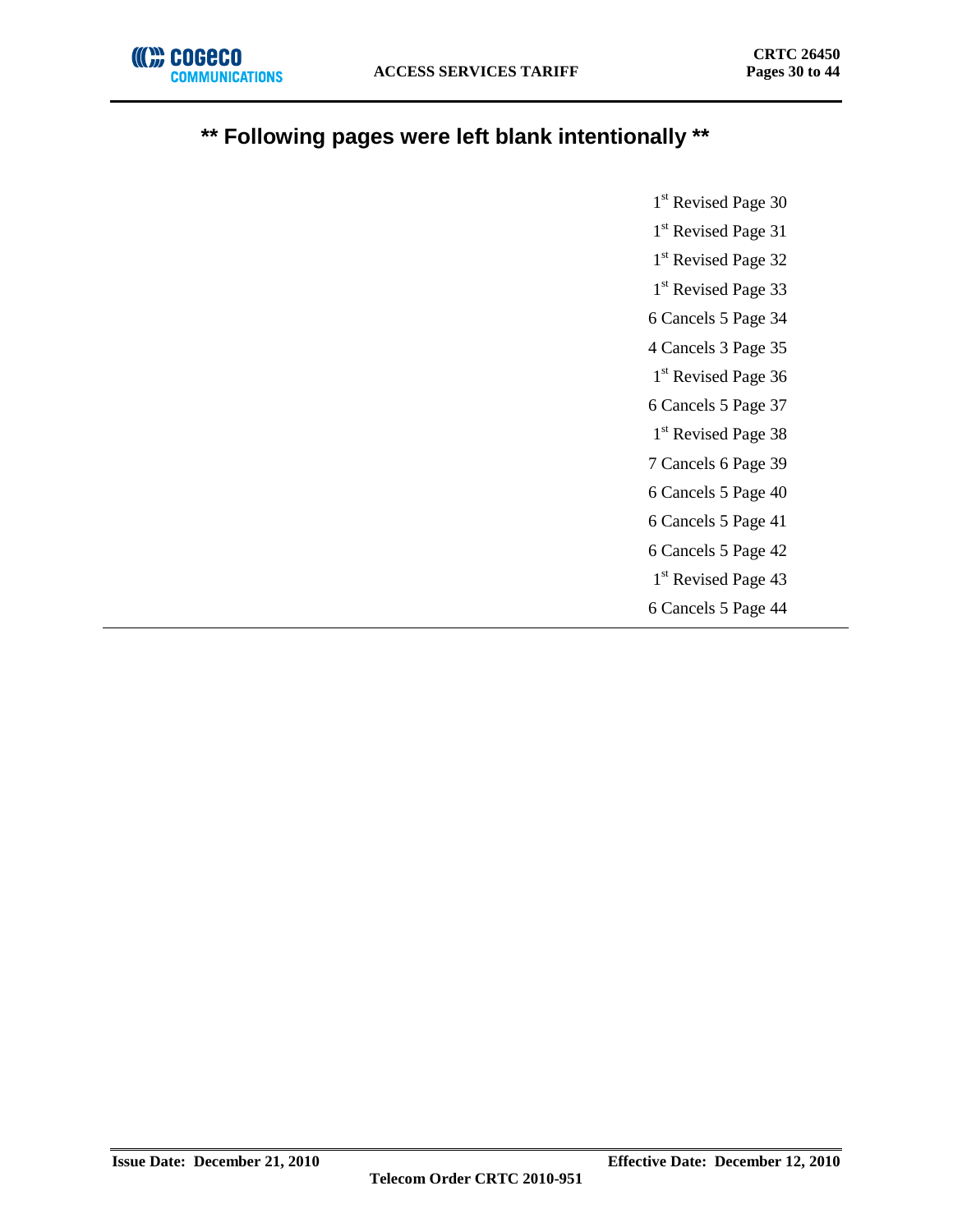

## **PART D Interconnection with Wireless Service Providers (WSPs)**

### **ITEM 400. General**

This Part governs the provision of interconnection services associated with interconnection of the facilities and services of Cogeco and those of Telecommunications Providers that are WSPs.

Pursuant to paragraph 343 of Telecom Decision CRTC 2005-28, *Regulatory framework for voice communication services using Internet protocol*, Cogeco is relying on one of its underlying LECs, Telus Communications Inc. ("TCI") or Vidéotron ltée ("Vidéotron") or Télébec, Société en commandite ("Télébec"), to meet the tariff requirements specified in Part D of the CLEC Model Tariff. Therefore, a Telecommunications Provider that owns or operates transmission facilities as a WSP and wishes to interconnect with Cogeco must be authorized by Industry Canada to provide public mobile radio service in those areas where interconnection is requested and must do so via TCI or Vidéotron or Télébec.

The interconnection services provided to WSPs under this Part will be carried out by TCI or Vidéotron or Télébec pursuant to the corresponding underlying LEC's Tariffs. Where a WSP provides a competitive interexchange service, the terms, conditions, rates and charges specified in Part C of this Tariff shall apply.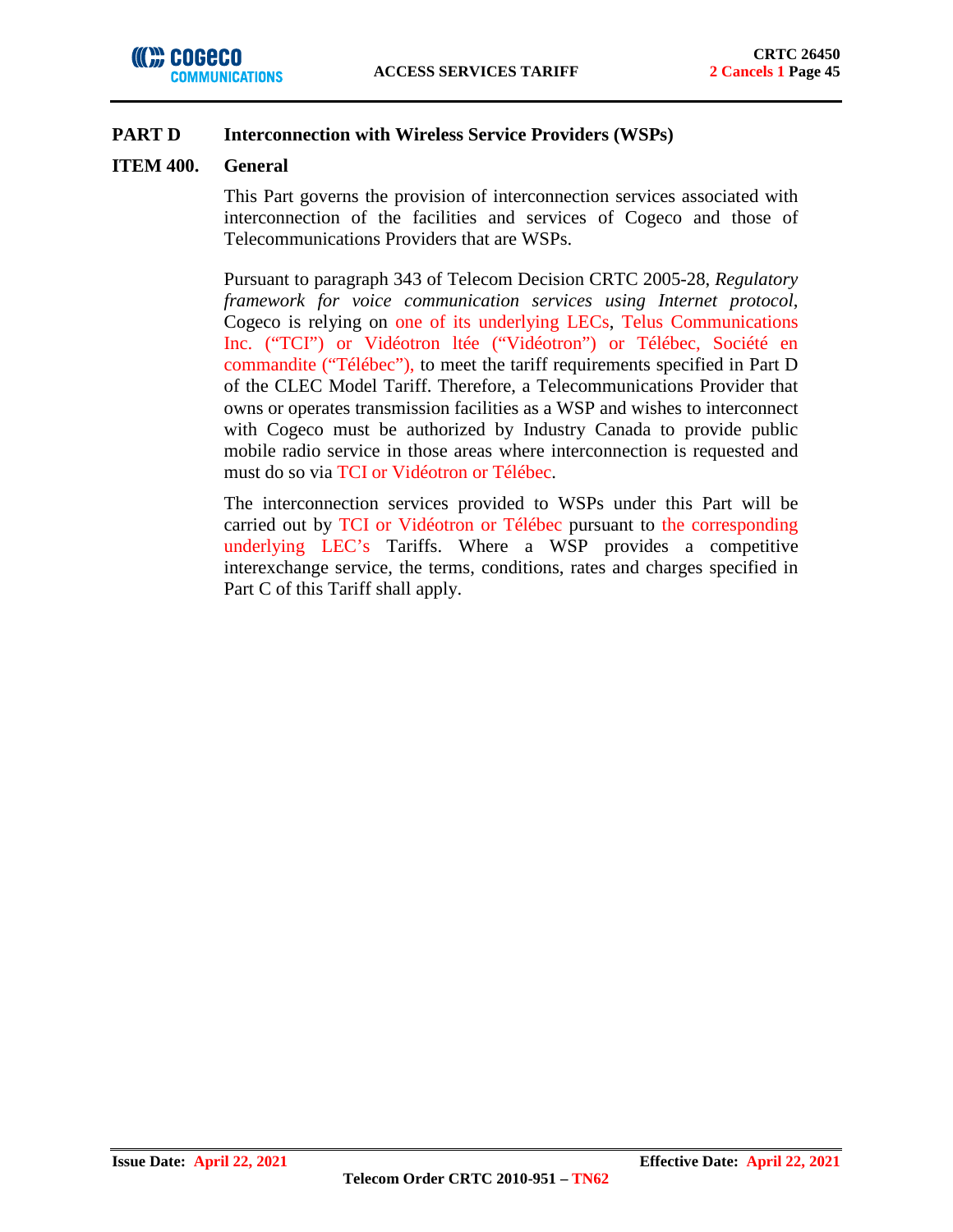

# **\*\* Following pages were left blank intentionally \*\***

1<sup>st</sup> Revised Page 46 1<sup>st</sup> Revised Page 47 1<sup>st</sup> Revised Page 48 6 Cancels 5 Page 49 6 Cancels 5 Page 50 6 Cancels 5 Page 51 1<sup>st</sup> Revised Page 52 7 Cancel 6 Page 53 6 Cancels 5 Page 54 5 Cancels 4 Page 55 6 Cancels 5 Page 56 6 Cancels 5 Page 57 3 Cancels 2 Page 58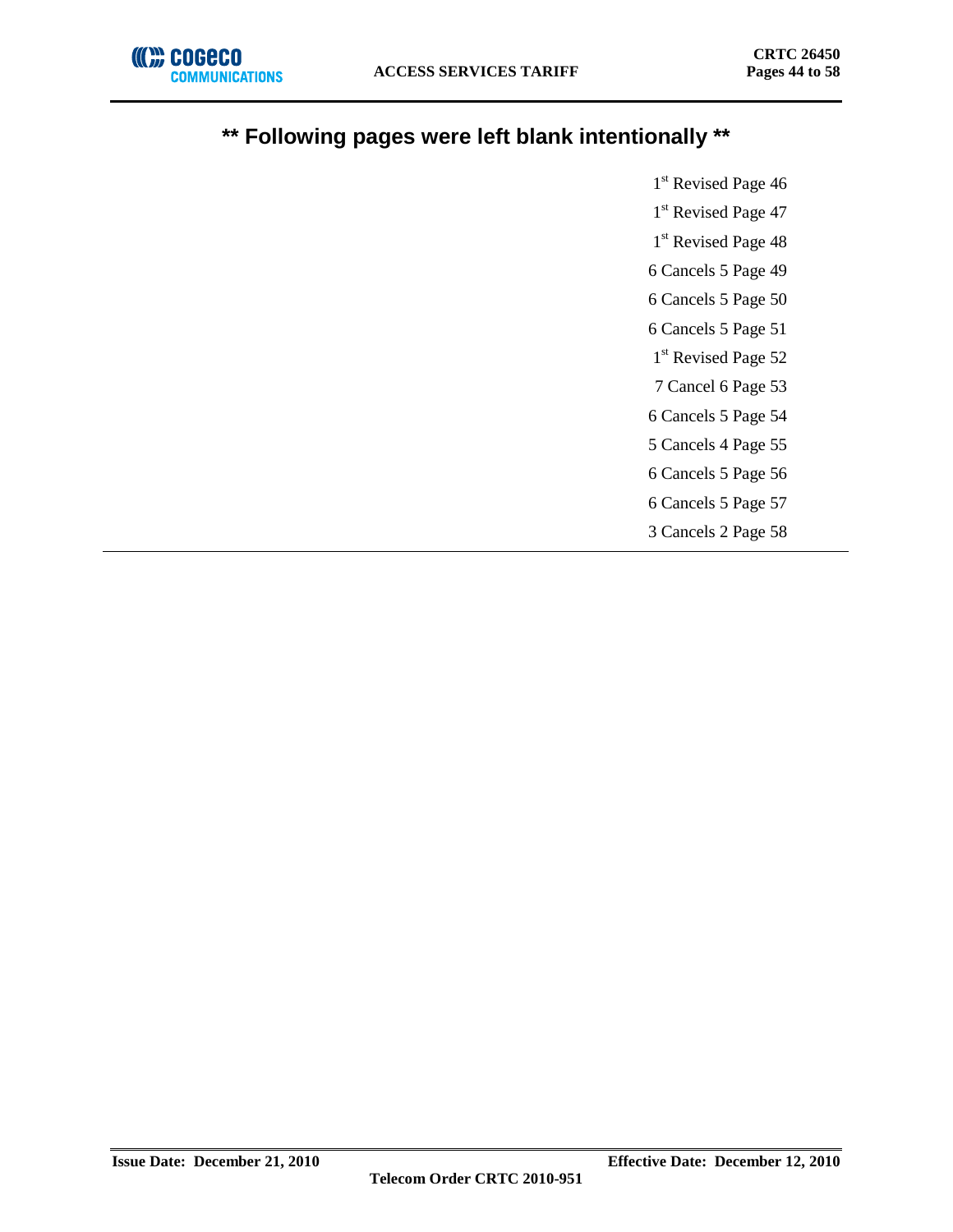#### **ITEM 500. General**

This Part governs the provision of services other than those described elsewhere in this Tariff that are associated with the interconnection of the Cogeco facilities with those of Telecommunications Providers.

Pursuant to paragraph 343 of Telecom Decision CRTC 2005-28, *Regulatory framework for voice communication services using Internet protocol*, Cogeco is relying on one of its underlying LECs, Telus Communications Inc. ("TCI") or Vidéotron ltée ("Vidéotron") or Télébec, Société en commandite ("Télébec"), to meet the tariff requirements specified in Part E of the CLEC Model Tariff. Therefore, other interconnection services not specified in this Part of this Tariff, such as Call routing - LRN Absent service and Port-Out Cancellation Charge, will be carried out by TCI or Vidéotron or Télébec pursuant to the corresponding underlying LEC's Tariffs.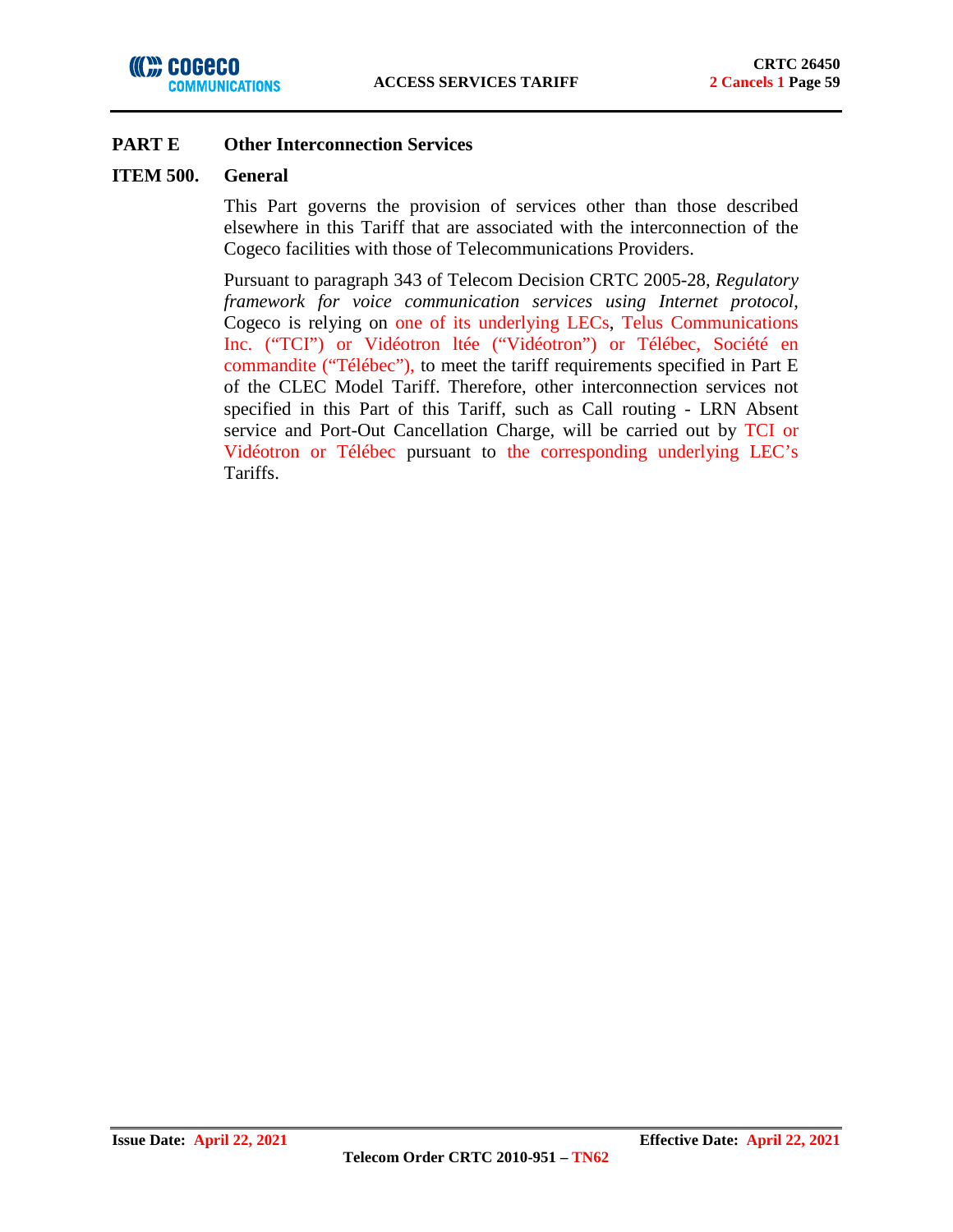# **\*\* Following pages were left blank intentionally \*\***

1<sup>st</sup> Revised Page 60 1<sup>st</sup> Revised Page 61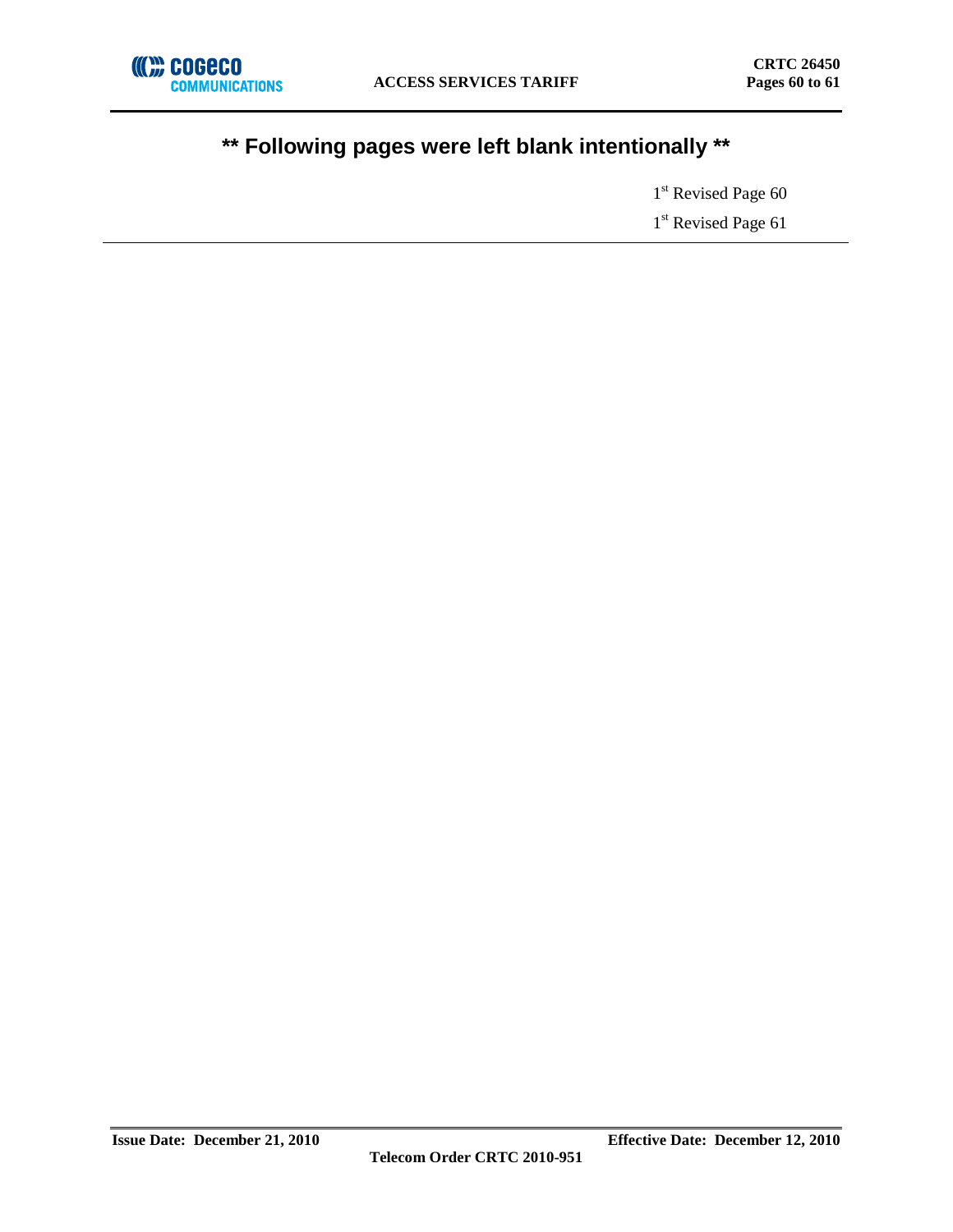## **ITEM 501. 9-1-1 Emergency Response Service (ERS)**

### **1. Definitions**

For the purpose of this tariff item, the following terms have the meanings as defined below:

**"9-1-1 database"** is the database operated by the 9-1-1 service provider that provides selective routing information based on ANI, ALI, and SAG information.

**"9-1-1 service provider"** is the ILEC that provides 9-1-1 emergency response service to the local authority pursuant to a tariff and/or agreement. The 9-1-1 service provider's tariff and/or agreement makes access to 9-1-1 emergency calling available to the ILEC's end-users located within the serving area.

**"ALI"** or **"automatic location identification"** is a database feature that displays to call answer centres and ERAs address/location data with respect to the telephone line from which the 9-1-1 call originates.

**"ANI"** or **"automatic number identification"** is a database feature that displays the telephone number from which the 9-1-1 call originates.

**"Call answer centre"** is the first point of reception for all 9-1-1 calls in its serving area. It is a communications facility that is open 24 hours a day, 365 days a year, and is responsible for redirecting or transferring emergency calls to ERAs.

**"Call control"** is a set of features that allow the 9-1-1 operator to maintain control of the 9-1-1 call regardless of calling-party action.

**"CRTC"** or **"Commission"** is the Canadian Radio-television and Telecommunications Commission.

**"End-user"** is the ultimate purchaser of telecommunications services provided on a retail basis by a telecommunications service provider.

**"ERA"** or **"emergency response agency"** is the communication centre to which emergency calls are transferred from a call answer centre. ERAs normally refer to the fire, police, and ambulance agencies responsible for dispatching emergency personnel.

**"ESZ"** or **"emergency service zone"** is a defined area consisting of a specific combination of municipality, law enforcement, fire, emergency medical and call answer centre coverage areas.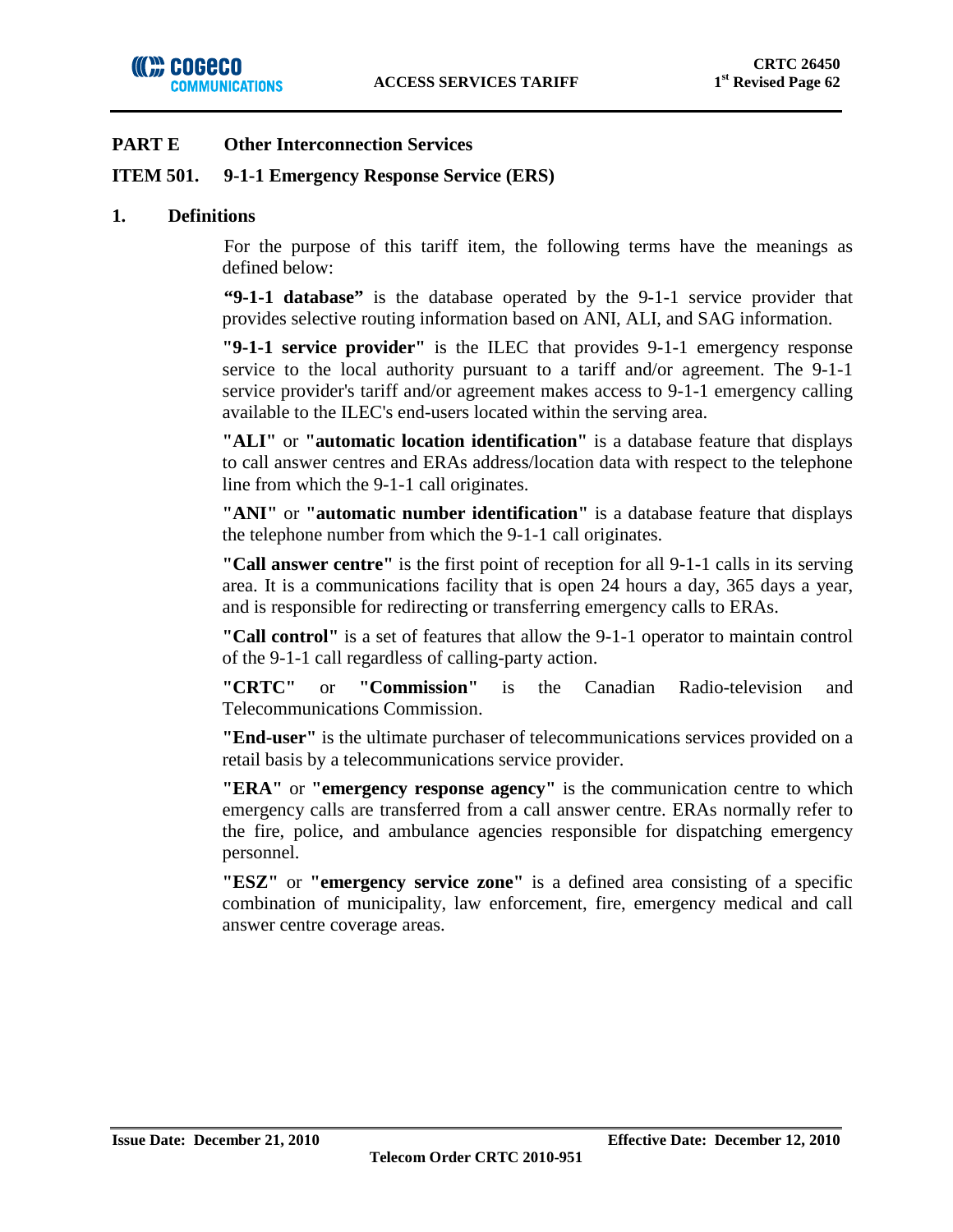

## **ITEM 501. 9-1-1 Emergency Response Service (ERS) - continued**

### **1. Definitions - continued**

**"Exchange service"** is any local telecommunications service offered by Cogeco to its end-users.

**"Local authority"** is a municipality, provincial government, or any other authority responsible for operating the call answer centre.

**"Local subscriber"** is Cogeco end-user located within the local authority's boundaries who subscribes to any of Cogeco's exchange services.

"**Public safety answering point"** or **"PSAP**": see "Call answer centre."

**"SAG"** or **"street address guide"** means the databases that contain street names, address ranges, routing codes (if provided), and other data required to verify street address information which is entered into the 9-1-1 database and which is used for selective routing and transfer.

**"Serving area"** is the area from which 9-1-1 calls will be directed to a particular call answer centre as determined by the local authority.

## **2. Service Description**

- 1. 9-1-1 emergency response service (9-1-1 ERS) is provided under the terms of this tariff, with the cooperation of the 9-1-1 service provider and the local authority, to Cogeco's end-users who are connected to Cogeco's network by any of Cogeco's exchange services. The provision of this service is subject to the availability of suitable facilities. This service provides for the transport of 9-1-1 dialled calls to call answer centres.
- 2. The service provides Cogeco's end-users with 9-1-1 three-digit-dial access to call answer centres serving their communities. Cogeco provides its end-users with access to the 9-1-1 code from each of its central offices to provide the service coverage specified by the local authority. Call answer and emergency response services are not provided by Cogeco as part of its 9-1-1 ERS.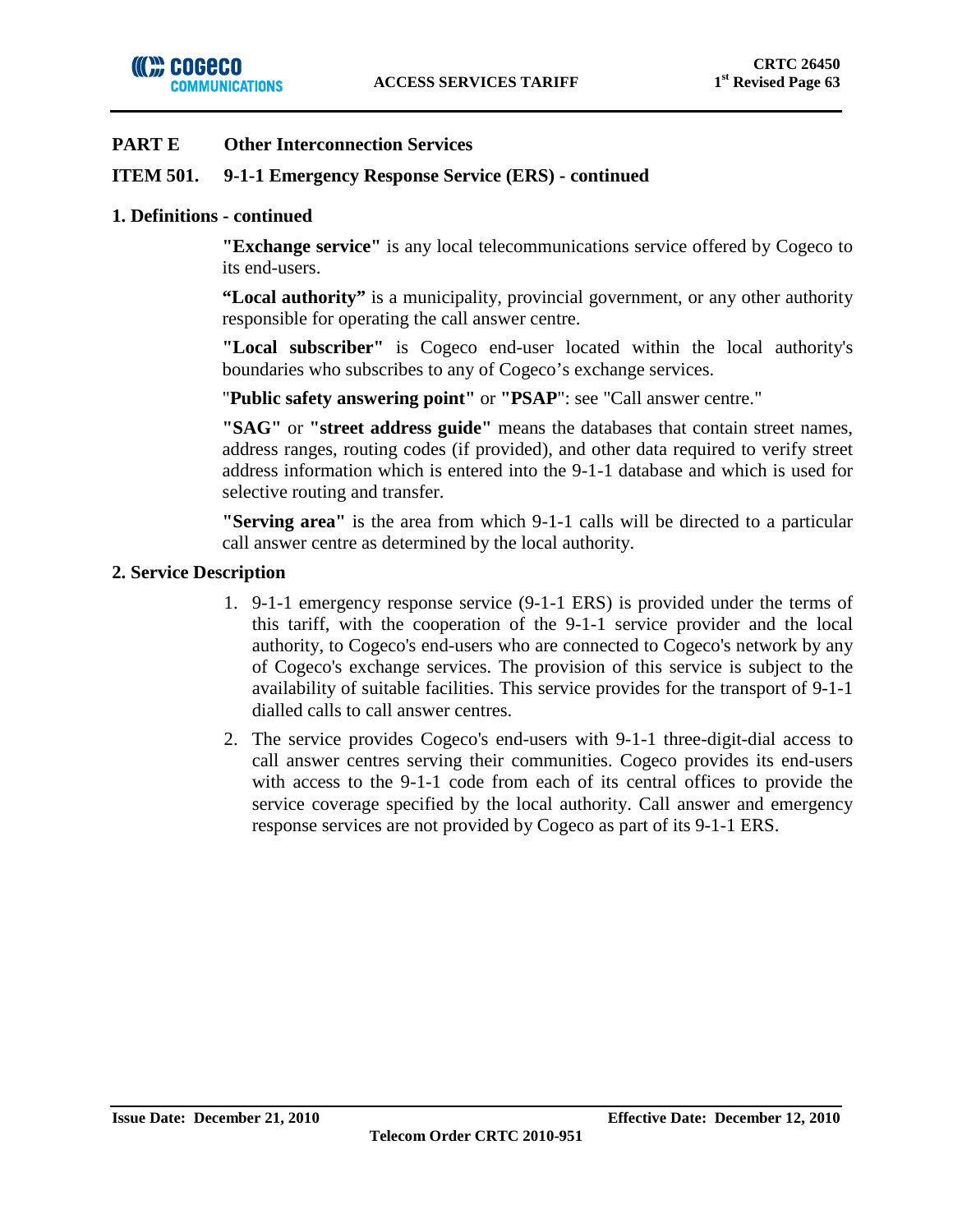## **ITEM 501. 9-1-1 Emergency Response Service (ERS) - continued**

### **2. Service Description - continued**

- 3. The 9-1-1 call is delivered by the 9-1-1 service provider to a call answer centre operated by the local authority. The attendant at the call answer centre determines the nature of the emergency and forwards the call to the appropriate ERA. The answering attendants at the call answer centres and ERAs are supported by the following special features provided by the 9-1-1 service provider in accordance with its tariffs and agreements:
	- 1. Selective routing and transfer: The 9-1-1 service provider maintains a central database in its network that will automatically route the 9-1-1 call to a pre-assigned call answer centre based upon the ANI and/or ALI of the telephone line from which the 9-1-1 call originates.
	- 2. ALI: The 9-1-1 service provider maintains an ALI database.
	- 3. Integrity Check: This allows the call answer centre to verify that the 9-1-1 access lines to its bureaus are in working order.

The operation of the selective routing and transfer and ALI features is dependent upon the accuracy of Cogeco's records and information received from the local authority and others, such as new street information and boundary changes.

### **3. Object**

1. In accordance with the terms and conditions of Cogeco's General Tariff, Cogeco shall fulfill its obligations under this tariff to make 9-1-1 ERS available to its end-users and shall be bound by the provisions of the tariff, unless a written agreement for the provision of 9-1-1 ERS is executed by Cogeco and the local authority.

### **4. Conditions of Service**

- 1. As conditions of providing 9-1-1 ERS, Cogeco shall
	- 1. Make 9-1-1 ERS accessible to all local subscribers in the serving area;
	- 2. Provide 9-1-1 ERS through the network of the 9-1-1 service provider;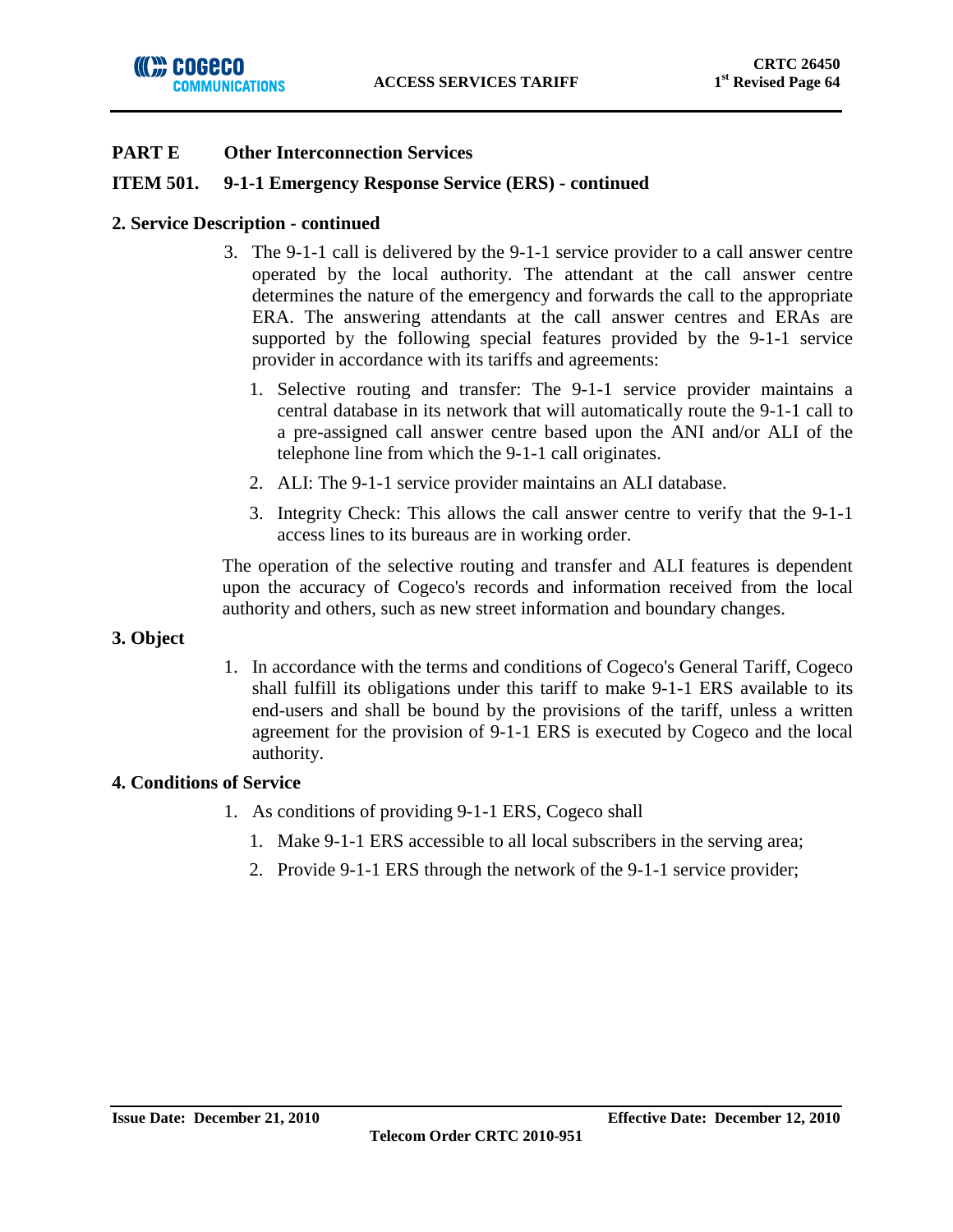## **ITEM 501. 9-1-1 Emergency Response Service (ERS) - continued**

### **4. Conditions of Service- continued**

- 3. Provide ANI and/or ALI data, routing data, and other necessary data to the 9-1-1 service provider which, in turn, shall provide such data to the call answer centre and ERAs as deemed appropriate by Cogeco, the local authority, and the 9-1-1 service provider;
- 4. Maintain and update the SAG upon receipt of information provided and validated by the local authority regarding geographic data, including street names, addresses, and the borders of the serving areas and ESZs;
- 5. Provide to the local authority at its designated call answer centre, in writing and in advance of offering local exchange services
	- 1. A telephone number that is accessible 24 hours a day, 7 days a week, for the purpose of reporting trouble with the 9-1-1 emergency calling system, and
	- 2. A facsimile number and/or alternative address, such as an e-mail address, to deal with problems with local subscribers' information and the SAG, and to update such information as requested; and
- 6. Be responsible for any other requirements that are not specifically identified in the tariff and are related to matters of the kind listed in Item 503.4.1.

### **5. Characteristics of Service**

- 1. 9-1-1 ERS permits the use of features including, but without being limited to, ANI and/or ALI, selective routing and transfer, and call control features. The availability and reliability of these features depend on the following:
	- 1. The terminal systems and the operating mode selected for the call answer centre and ERAs;
	- 2. The type of exchange service and the equipment and/or telephone systems from which 9-1-1 calls originate;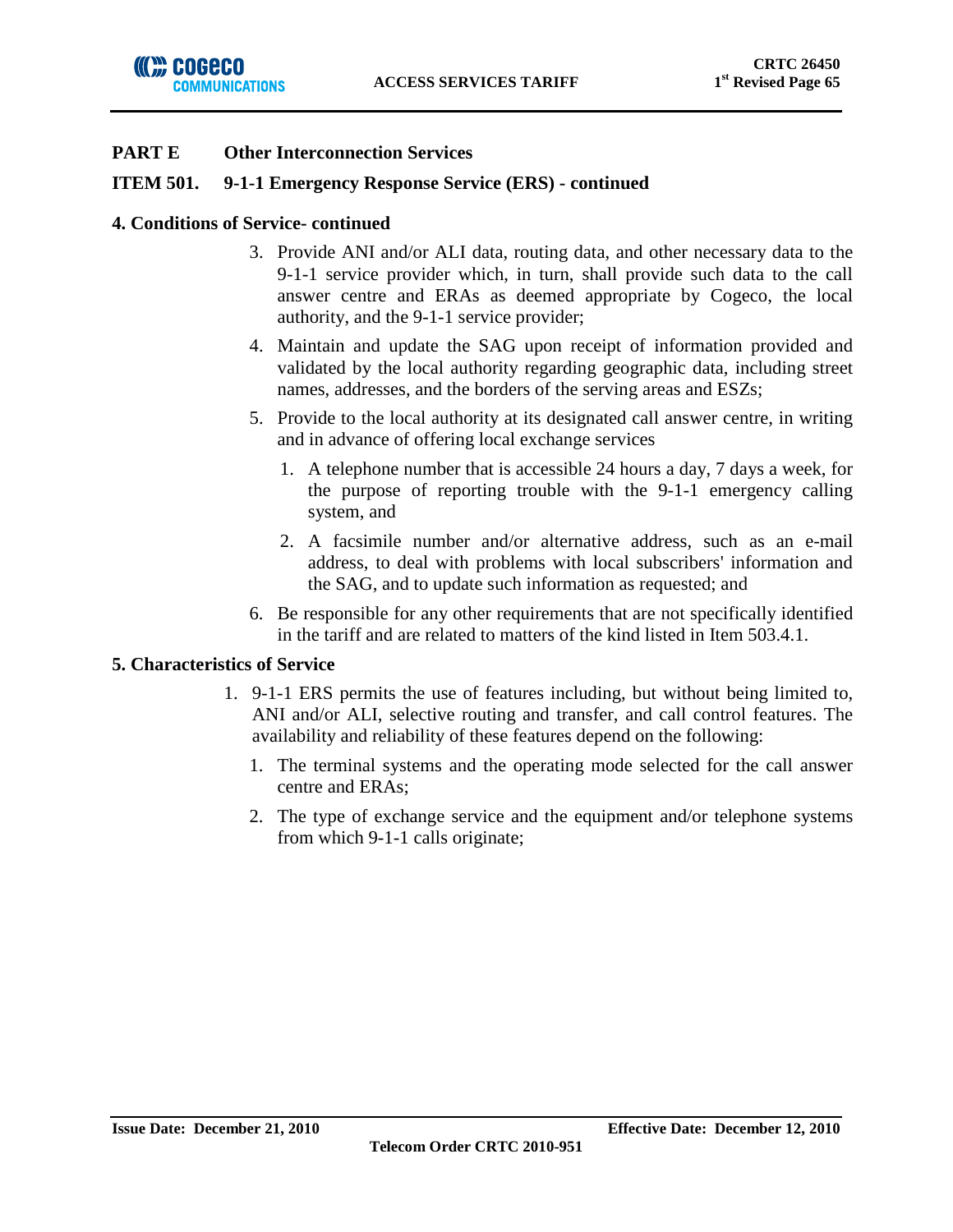

## **ITEM 501. 9-1-1 Emergency Response Service (ERS) - continued**

## **5. Conditions of Service- continued**

- 3. The accuracy of the data, which itself is dependent upon the information provided by various sources (Cogeco, the local authority, the 9-1-1 service provider, other telecommunications carriers, Cogeco's end-users, etc.); and
- 4. The characteristics and reliability of the 9-1-1 service provided by the 9-1-1 service provider, to the extent that Cogeco's participation in the provision of 9-1-1 ERS is dependent upon the 9-1-1 service provided by the 9-1-1 service provider.

## **6. Confidentiality**

- 1. Any information provided by Cogeco to the local authority, its employees, servants, agents, and/or co-contractors pertaining to the design, development, implementation, operation, and maintenance of 9-1-1 ERS is confidential and shall be provided only to those persons who need to know the information for the purposes of providing 9-1-1 ERS.
- 2. Cogeco provides to the 9-1-1 service provider, for the operation of 9-1-1 ERS, the name, telephone number, class of service, and service location shown on Cogeco's ANI and ALI records as the address for Cogeco exchange services. Cogeco provides this information for all of its end-users. The 9-1-1 service provider in turn provides this information, and when required, the class of service, to the local authority when a 9-1-1 call is placed by one of Cogeco's end-users. The class of service and the service location, if it differs from the listed address, are provided on a confidential basis to the 9-1-1 service provider and, in turn, to the local authority for the sole purpose of responding to 9-1-1 emergency calls.
- 3. The information consisting of names, addresses, and telephone numbers of Cogeco's end-users whose listings are not published in directories or listed in directory assistance records is confidential. The party calling 9-1-1 waives the right to privacy under any of Cogeco's tariffs or agreements to the extent that the name, location, and telephone number associated with the originating telephone are furnished to the local authority operating a call answer centre.
- 4. Cogeco shall abide by all applicable legislation in effect with respect to the protection of privacy.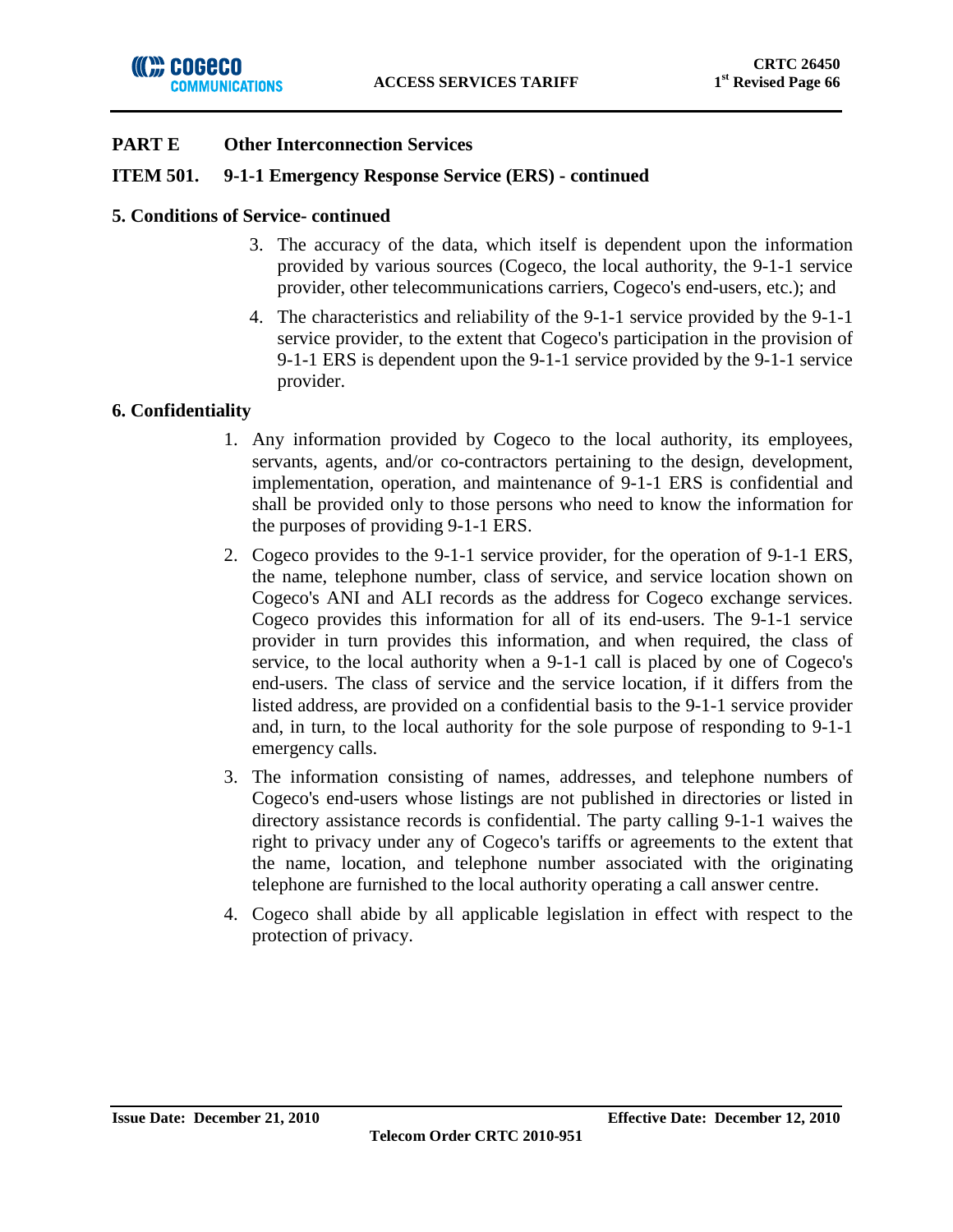## **ITEM 501. 9-1-1 Emergency Response Service (ERS) - continued**

## **7. Quality of 9-1-1 ERS**

- 1. Cogeco shall install and operate 9-1-1 ERS in a manner that meets quality standards generally accepted in North America for such services. The following are examples of the content of quality standards generally accepted in North America:
	- 1. Average of 0.1% blocking within the network;
	- 2. Diverse telephone networking capabilities;
	- 3. Updated ANI and/or ALI records in the 9-1-1 service provider's database; and
	- 4. Special call control features, such as bureau hold, emergency ringback, calling party disconnect signal, and forced disconnect.
- 2. Cogeco agrees to restore service as quickly as possible on a priority basis should there be any interruption, delay, mistake, or defect in its transmission or in its network facilities.

## **8. Implementation**

1. The implementation of 9-1-1 ERS within the serving area shall be carried out pursuant to an implementation schedule to be mutually agreed on by Cogeco, the local authority, and the 9-1-1 service provider ("the Parties"). The implementation schedule may be changed by agreement of the Parties.

## **9. Limitation of Liability**

- 1. Cogeco's liability for the performance of its obligations pursuant to this tariff shall be subject to and governed by **Cogeco's Terms of Service**.
- 2. Cogeco shall, during the term of this tariff, maintain sufficient insurance to cover its obligations under this tariff and shall provide evidence of same to the local authority, or, if Cogeco is self-insured, provide satisfactory evidence to the local authority that Cogeco is and will be, at all relevant times, in a position to successfully meet its monetary obligations stemming from liability under this tariff.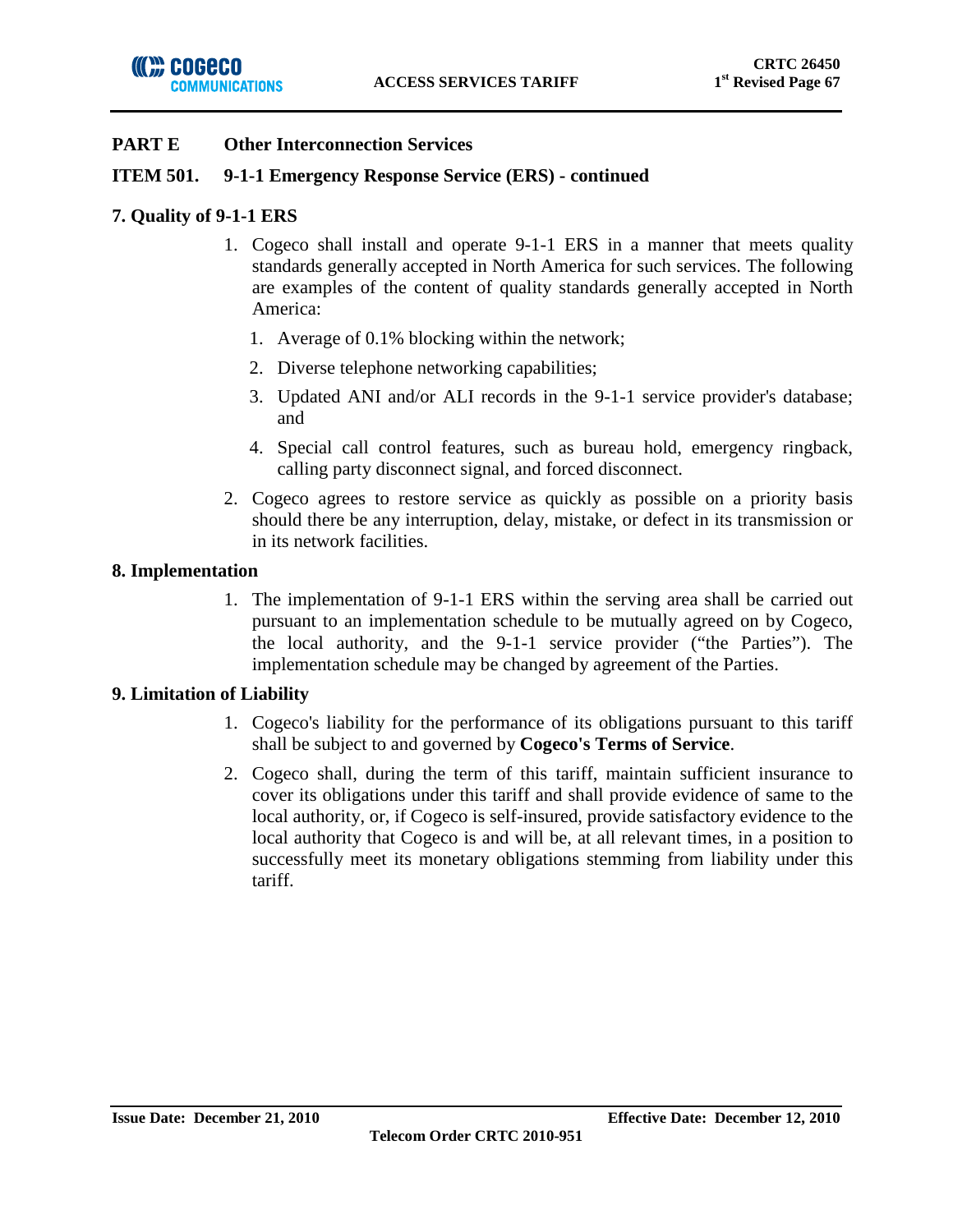## **ITEM 501. 9-1-1 Emergency Response Service (ERS) - continued**

### **10. Force Majeure**

- 1. Cogeco shall not be held responsible for any damages or delays as a result of war, invasion, insurrection, demonstrations, or as a result of decisions by civilian or military authorities, fire, floods, strikes, and, generally, as a result of any event that is beyond Cogeco's reasonable control.
- 2. The local authority may designate a back-up call answer centre to which 9-1-1 calls will be directed if the primary call answer centre is unable to accept the calls for any reason.
- 3. Cogeco shall, in the event of a disaster or force majeure, co-operate and make all reasonable efforts to provide temporary replacement service until permanent service is completely restored.
- 4. The costs required to provide temporary replacement service shall be borne by Cogeco in accordance with Cogeco's obligations as indicated in Item 503.4 of this tariff.

## **11. 9-1-1 Municipal Charges**

- 1. Upon request from the local authority, Cogeco will provide a billing and collection arrangement for local authorities participating in 9-1-1 ERS (billing and collection service) so that, subject to Item 503.11.6, it collects 9-1-1 municipal charges on behalf of the local authority monthly from its end-users for each of its exchange services.
- 2. Cogeco provides 9-1-1 municipal charges billing and collection service on the basis that Cogeco is given the local authority's accounts receivable for the 9-1-1 municipal charges for an amount equivalent to their full value, less a discount on the billed charges and less those charges that Cogeco's end-users have specifically and expressly refused to pay.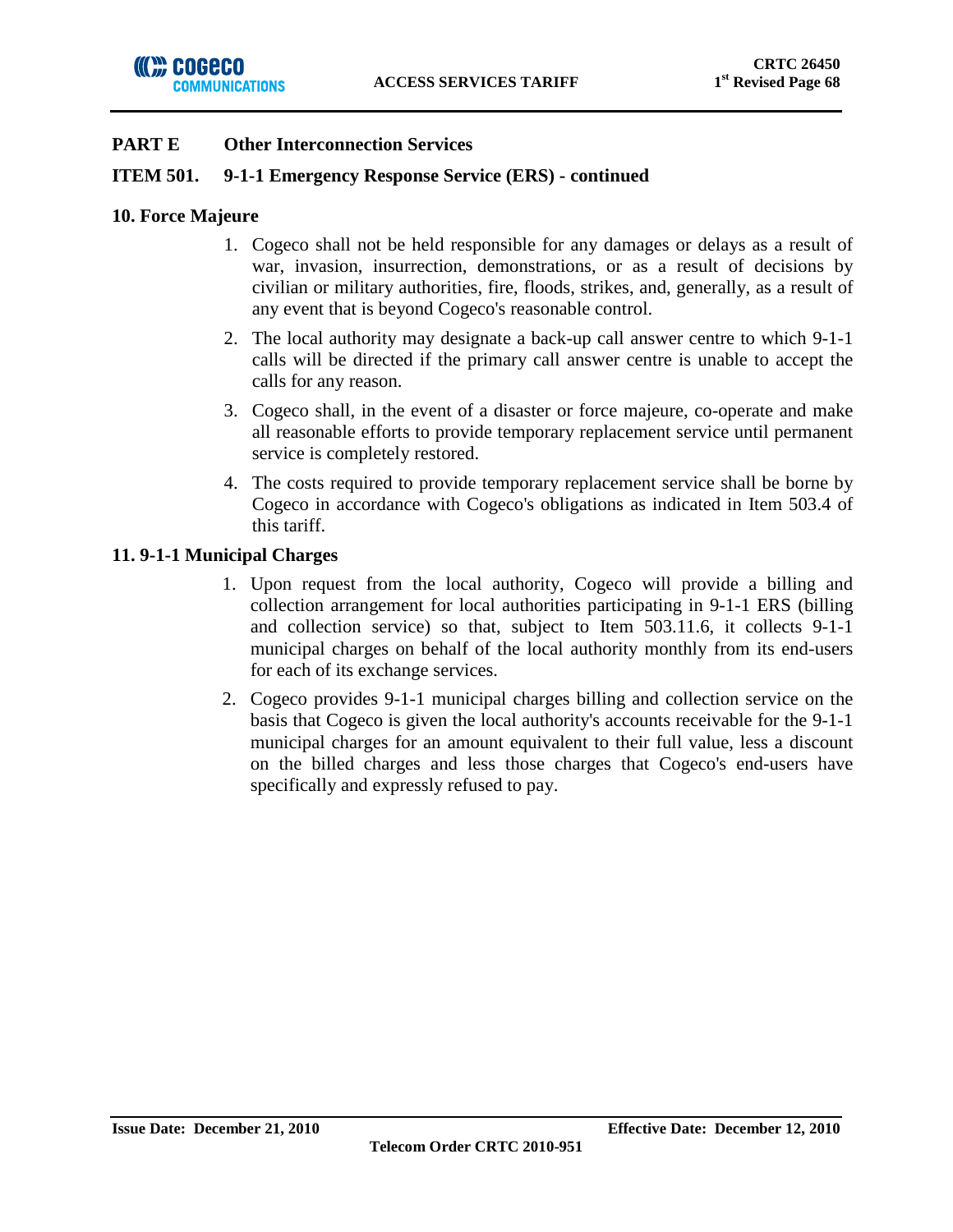

### **ITEM 501. 9-1-1 Emergency Response Service (ERS) - continued**

### **11. 9-1-1 Municipal Charges - continued**

- 3. The 9-1-1 municipal charges billing and collection service is provided under the terms of this tariff and/or a billing and collection agreement that the local authority has entered into with Cogeco.
- 4. The 9-1-1 municipal charges billing and collection service is provided subject to the availability of suitable facilities.
- 5. Cogeco cannot suspend or terminate the provision of any of its exchange services to its end-users solely for the non-payment of these charges.
- 6. Notwithstanding Item 503.11.1, Cogeco may decide not to bill 9-1-1 municipal charges to its end-users or to bill only a portion of the municipal charges; however, Cogeco shall make any payments contemplated in Item 503.11.2 as if the municipal charges had been billed by Cogeco to its end-users.